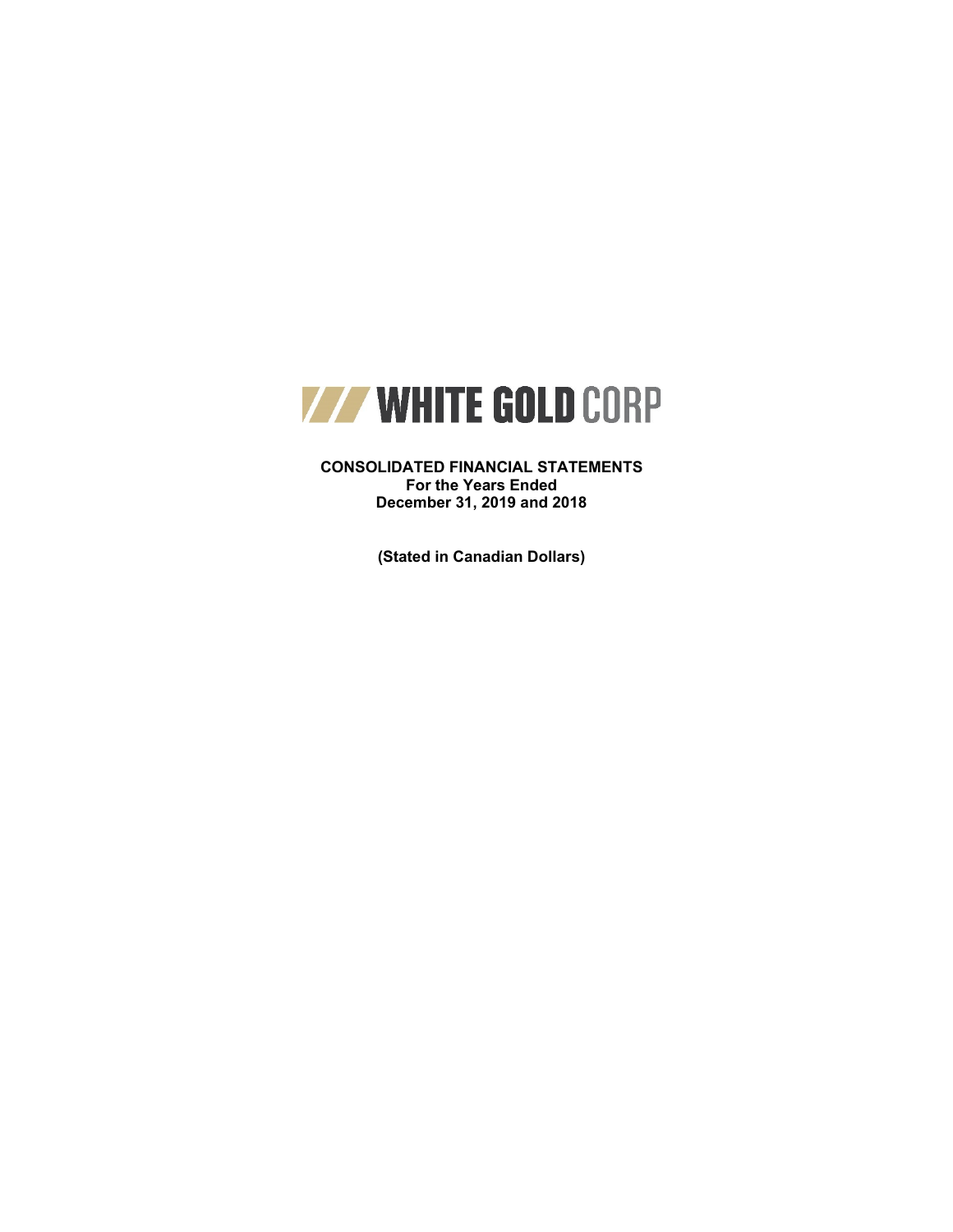

UNIT 114B (2nd Floor) – 8988 FRASERTON COURT BURNABY, BC V5J 5H8

 **A CHAN AND COMPANY LLP CHARTERED PROFESSIONAL ACCOUNTANT**

T: **604.239.0868**  F: **604.239.0866** 

#### **INDEPENDENT AUDITORS' REPORT**

To: the Shareholders of White Gold Corp.

#### **Opinion**

We have audited the consolidated financial statements of White Gold Corp. (the "Company"), which comprise the consolidated statements of financial position as at December 31, 2019 and December 31, 2018, and the consolidated statements of operations and comprehensive loss, consolidated statements of cash flows and consolidated statements of changes in shareholders' equity for the years ended December 31, 2019 and December 31, 2018, and notes to the consolidated financial statements, including a summary of significant accounting policies.

In our opinion, the accompanying consolidated financial statements present fairly, in all material respects, the financial position of the Company as at December 31, 2019 and December 31, 2018, and its financial performance and its cash flow for the years ended December 31, 2019 and December 31, 2018 in accordance with International Financial Reporting Standards (IFRS).

#### **Basis for Opinion**

We conducted our audits in accordance with Canadian generally accepted auditing standards. Our responsibilities under those standards are further described in the Auditors' Responsibilities for the Audit of the Financial Statements section of our report. We are independent of the Company in accordance with the ethical requirements that are relevant to our audits of the consolidated financial statements in Canada, and we have fulfilled our other ethical responsibilities in accordance with these requirements. We believe that the audit evidence we have obtained is sufficient and appropriate to provide a basis for our opinion.

#### **Other Information**

Management is responsible for the other information. The other information comprises the Management Discussion and Analysis.

Our opinion on the consolidated financial statements does not cover the other information and we do not express any form of assurance conclusion thereon.

In connection with our audits of the consolidated financial statements, our responsibility is to read the other information and, in doing so, consider whether the other information is materially inconsistent with the consolidated financial statements or our knowledge obtained in the audits or otherwise appears to be materially misstated. If, based on the work we have performed, we conclude that there is a material misstatement of this other information, we are required to report that fact. We have nothing to report in this regard.

#### **Responsibilities of Management and Those Charged with Governance for the Consolidated Financial Statements**

Management is responsible for the preparation and fair presentation of the consolidated financial statements in accordance with IFRSs, and for such internal control as management determines is necessary to enable the preparation of consolidated financial statements that are free from material misstatement, whether due to fraud or error.

In preparing the consolidated financial statements, management is responsible for assessing the Company's ability to continue as a going concern, disclosing, as applicable, matters related to going concern and using the going concern basis of accounting unless management either intends to liquidate the Company or to cease operations, or has no realistic alternative but to do so.

Those charged with governance are responsible for overseeing the Company's financial reporting process.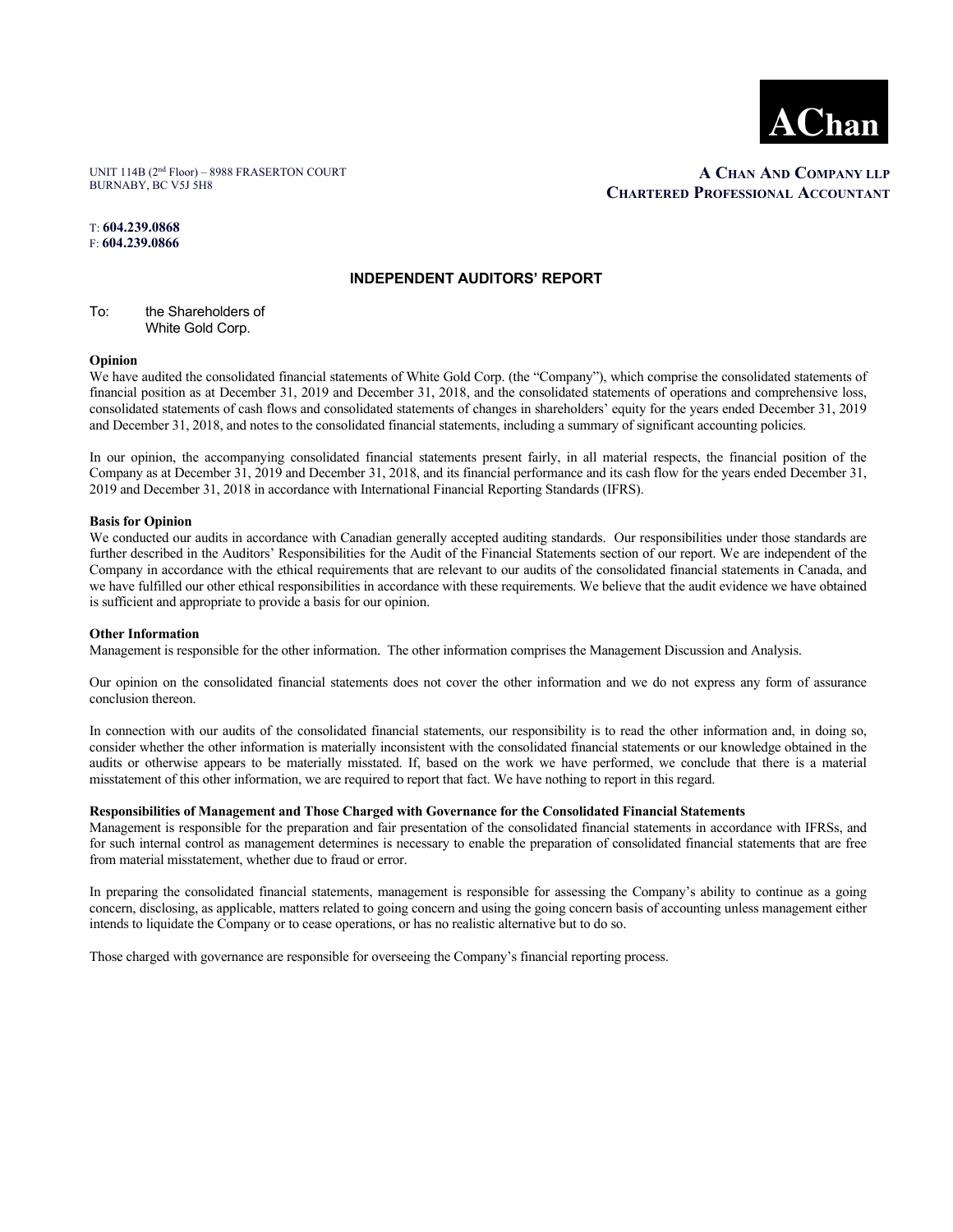#### **Auditors' Responsibilities for the Audit of the Consolidated Financial Statements**

Our objectives are to obtain reasonable assurance about whether the consolidated financial statements as a whole are free from material misstatement, whether due to fraud or error, and to issue an auditors' report that includes our opinion. Reasonable assurance is a high level of assurance, but is not a guarantee that an audit conducted in accordance with Canadian generally accepted auditing standards will always detect a material misstatement when it exists. Misstatements can arise from fraud or error and are considered material if, individually or in the aggregate, they could reasonably be expected to influence the economic decisions of users taken on the basis of these consolidated financial statements. As part of an audit in accordance with Canadian generally accepted auditing standards, we exercise professional judgment and maintain professional skepticism throughout the audit. We also:

• Identify and assess the risks of material misstatement of the consolidated financial statements, whether due to fraud or error, design and perform audit procedures responsive to those risks, and obtain audit evidence that is sufficient and appropriate to provide a basis for our opinion. The risk of not detecting a material misstatement resulting from fraud is higher than for one resulting from error, as fraud may involve collusion, forgery, intentional omissions, misrepresentations, or the override of internal control.

• Obtain an understanding of internal control relevant to the audit in order to design audit procedures that are appropriate in the circumstances, but not for the purpose of expressing an opinion on the effectiveness of the Company's internal control.

• Evaluate the appropriateness of accounting policies used and the reasonableness of accounting estimates and related disclosures made by management.

• Conclude on the appropriateness of management's use of the going concern basis of accounting and, based on the audit evidence obtained, whether a material uncertainty exists related to events or conditions that may cast significant doubt on the Company's ability to continue as a going concern. If we conclude that a material uncertainty exists, we are required to draw attention in our auditors' report to the related disclosures in the consolidated financial statements or, if such disclosures are inadequate, to modify our opinion. Our conclusions are based on the audit evidence obtained up to the date of our auditors' report. However, future events or conditions may cause the Company to cease to continue as a going concern.

• Evaluate the overall presentation, structure and content of the consolidated financial statements, including the disclosures, and whether the consolidated financial statements represent the underlying transactions and events in a manner that achieves fair presentation.

• Obtain sufficient appropriate audit evidence regarding the financial information of the entities or business activities within the group to express an opinion on the consolidated financial statements. We are responsible for the direction, supervision and performance of the group audit. We remain solely responsible for our audit opinion.

We communicate with those charged with governance regarding, among other matters, the planned scope and timing of the audit and significant audit findings, including any significant deficiencies in internal control that we identify during our audit.

We also provide those charged with governance with a statement that we have complied with relevant ethical requirements regarding independence, and to communicate with them all relationships and other matters that may reasonably be thought to bear on our independence, and where applicable, related safeguards.

The engagement practitioner on the audit resulting in this independent auditors' report is Anthony Chan, CPA, CA.

 *"A Chan & Company LLP"*  Chartered Professional Accountant

Unit# 114B (2nd floor) – 8988 Fraserton Court Burnaby, BC, Canada V5J 5H8 April 28, 2020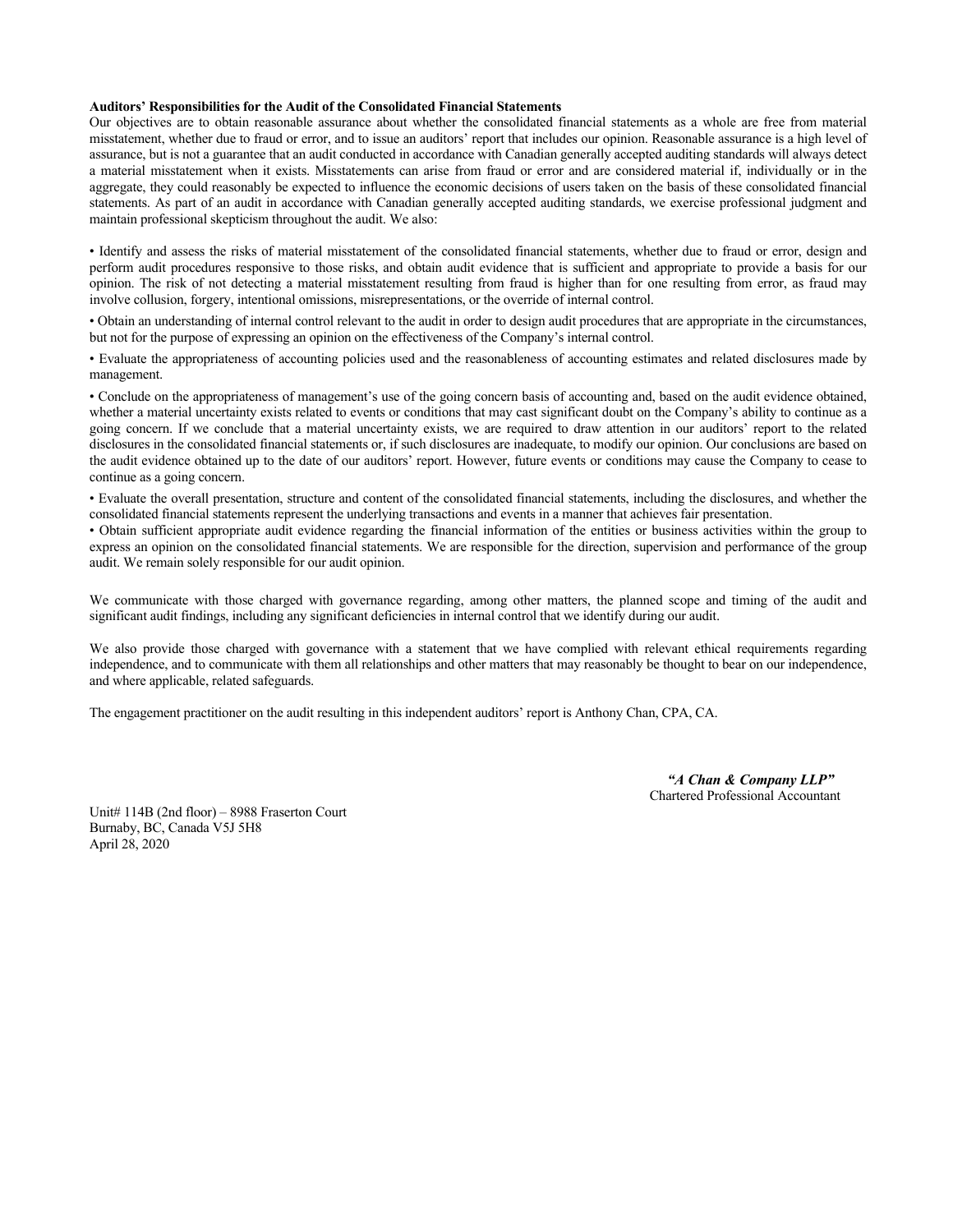# **White Gold Corp. Consolidated Statements of Financial Position As at December 31, 2019 and 2018**

(Stated in Canadian Dollars)

 $\overline{a}$ 

|                                                             | 2019<br>December 31 | 2018<br>December 31    |
|-------------------------------------------------------------|---------------------|------------------------|
| <b>Assets</b>                                               |                     |                        |
| <b>Current assets</b>                                       |                     |                        |
| Cash & cash equivalents                                     | \$<br>4,781,601     | \$<br>18,666,298       |
| Amounts receivable [Note 4]                                 | 763,229             | 245,291                |
| Prepaid expenses                                            | 47,723              | 43,301                 |
|                                                             | 5,592,553           | 18,954,890             |
|                                                             |                     |                        |
| Non-Current assets                                          |                     |                        |
| Property bonds [Note 5]                                     | 5,031               | 20,246                 |
| Property, plant & equipment                                 | 30,513              | 43,590                 |
| Exploration and evaluation assets [Note 5]                  | 108,474,541         | 91,535,819             |
|                                                             | 108,510,085         | 91,599,655             |
| <b>Total Assets</b>                                         | \$<br>114,102,638   | \$<br>110,554,545      |
|                                                             |                     |                        |
| <b>Liabilities</b><br><b>Current liabilities</b>            |                     |                        |
|                                                             |                     |                        |
| Accounts payable                                            | \$<br>210,969       | \$<br>447,176          |
| <b>Accrued liabilities</b>                                  | 130,574             | 79,098                 |
| Due to related parties [Note 6]                             | 763,594             | 267,892                |
| Flow-through share premium liability [Note 7]               |                     | 3,630,117              |
|                                                             | 1,105,137           | 4,424,283              |
| Non-Current liabilities                                     |                     |                        |
| Contingent liability & advance royalty [Note 8]             | 7,835,093           |                        |
| Deferred income tax liability [Note 12]                     | 3,566,000           | 6,929,929<br>4,291,000 |
|                                                             | 11,401,093          | 11,220,929             |
|                                                             |                     |                        |
| <b>Shareholders' equity</b>                                 |                     |                        |
| Share capital [Note 7]                                      | 115,646,798         | 108,474,840            |
| Contributed surplus                                         | 4,430,211           | 4,596,532              |
| Accumulated deficit                                         | (18, 480, 601)      | (18, 162, 039)         |
|                                                             | 101,596,408         | 94,909,333             |
| <b>Total Liabilities and Shareholders' Equity</b>           | \$<br>114,102,638   | \$<br>110,554,545      |
| Nature of operations [Note 1]<br>Subsequent event [Note 13] |                     |                        |

Approved on behalf of the Board: *(Signed) "Maruf Raza" (Signed) "David D'Onofrio"* David D'Onofrio, Director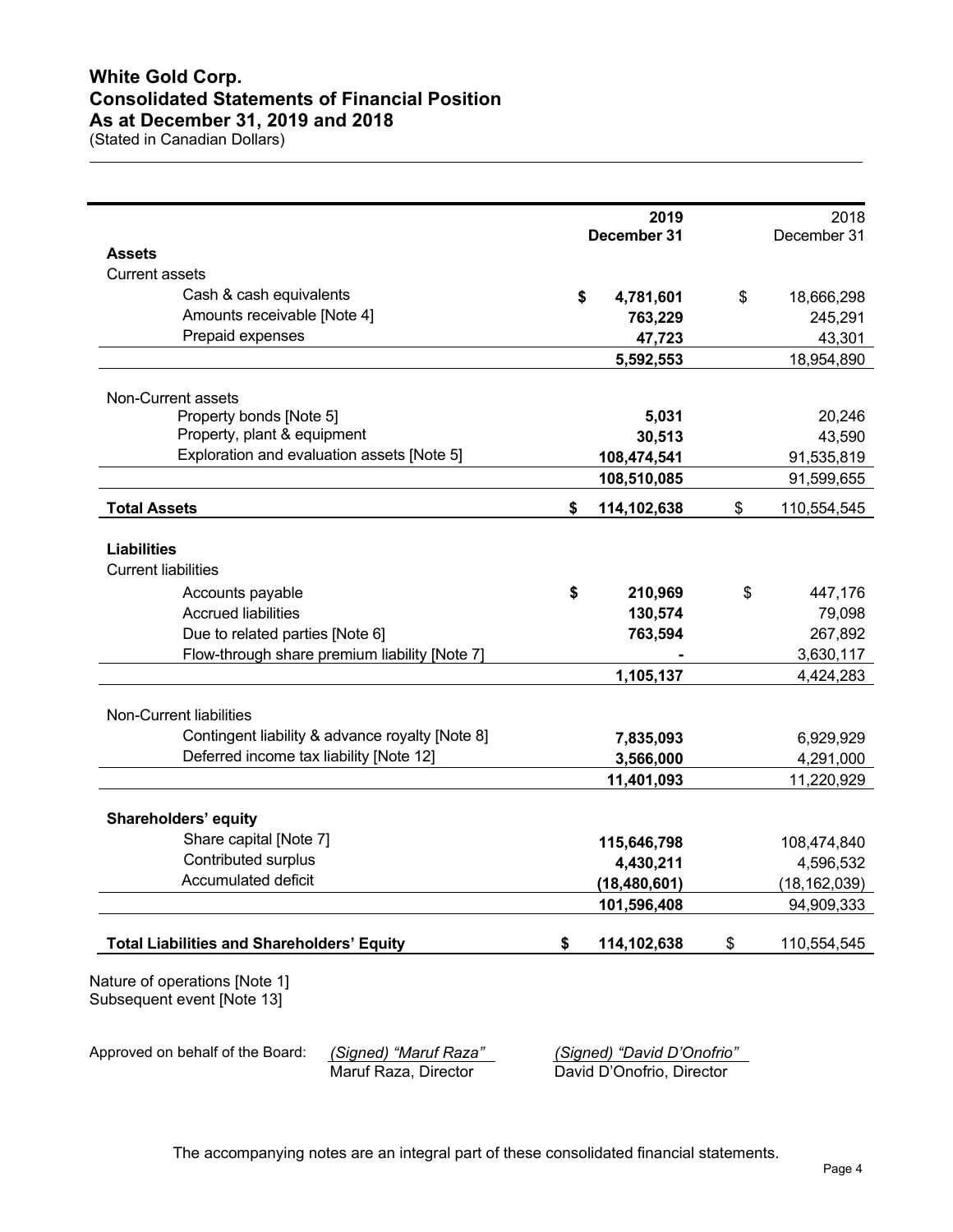# **White Gold Corp. Consolidated Statements of Operations and Comprehensive Loss For the years ended December 31, 2019 and 2018**

|                                                  | December 31, 2019 | December 31, 2018 |
|--------------------------------------------------|-------------------|-------------------|
| <b>Expenses</b>                                  |                   |                   |
| Interest and bank charges                        | \$<br>11,607      | \$<br>2,494       |
| Advance royalty accretion expense [Note 8]       | 109,520           | 81,141            |
| Contingent liability accretion expense [Note 8]  | 887,623           | 390,772           |
| Consulting fees                                  | 457,767           | 645,618           |
| Depreciation                                     | 13,077            | 18,682            |
| Salary and wages                                 | 801,180           | 602,940           |
| Marketing, office and administration             | 1,048,475         | 780,453           |
| Insurance                                        | 50,503            | 23,893            |
| Travel expenses                                  | 182,599           | 183,960           |
| Conferences and events                           | 122,505           | 100,274           |
| Professional fees                                | 250,223           | 308,834           |
| Stock based compensation [Note 7]                | 807,284           | 566,820           |
| Transfer agent & regulatory                      | 137,117           | 156,377           |
| Loss before undernoted items                     | 4,879,480         | 3,862,258         |
| Interest expense (income)                        | (205, 801)        | (109, 205)        |
| Deferred income tax expense (recovery) [Note 12] | (4,355,117)       | 1,805,845         |
| Net loss and comprehensive loss for the year     | \$<br>318,562     | \$<br>5,558,898   |
| Basic and diluted loss per share [Note 7]        | \$<br>(0.00)      | \$<br>(0.06)      |
| Weighted average shares outstanding              | 114,035,224       | 95,243,656        |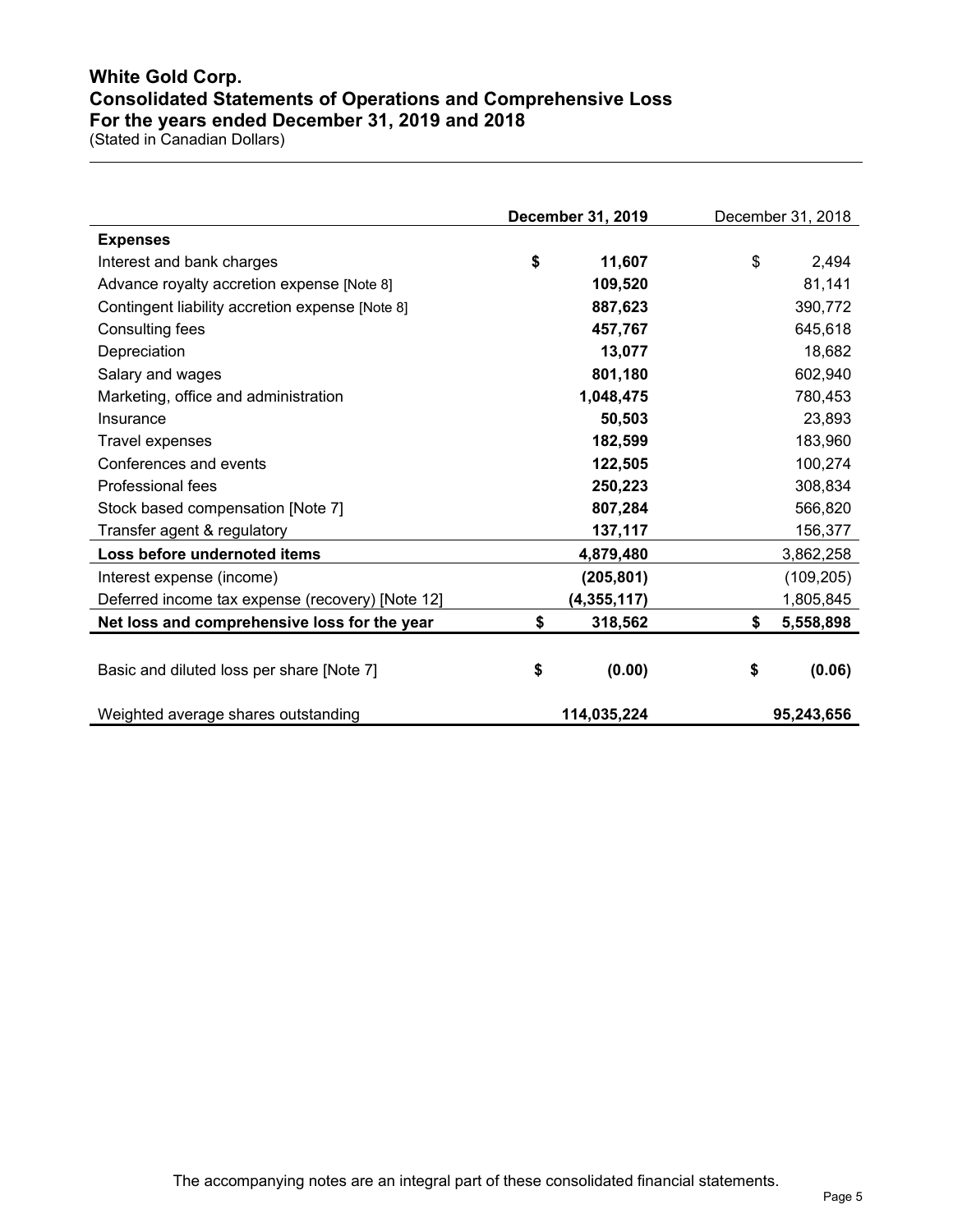# **White Gold Corp. Consolidated Statements of Changes in Shareholders' Equity For the years ended December 31, 2019 and 2018**

|                                           | Number of<br>shares      | Amount      | <b>Contributed</b><br>surplus | <b>Deficit</b> | <b>Total equity</b> |
|-------------------------------------------|--------------------------|-------------|-------------------------------|----------------|---------------------|
| Balance at January 1, 2019                | 109,775,038              | 108,474,840 | 4,596,532                     | (18, 162, 039) | 94,909,333          |
|                                           |                          |             |                               |                |                     |
| Shares issued - QV property acquisition   | 1.500.000                | 2,175,000   |                               |                | 2,175,000           |
| Warrants issued - QV property acquisition | $\overline{\phantom{0}}$ |             | 336.722                       | $\,$           | 336.722             |
| Shares issued - Warrants exercised        | 13,176,981               | 4,996,958   | (1,310,327)                   |                | 3,686,631           |
| Stock based compensation                  | $\overline{\phantom{0}}$ |             | 807.284                       |                | 807,284             |
| Net loss for the year                     | $\,$                     |             |                               | (318,562)      | (318, 562)          |
| <b>Balance at December 31, 2019</b>       | 124,452,019              | 115,646,798 | 4,430,211                     | (18, 480, 601) | 101,596,408         |

| <b>Balance at January 1, 2018</b>        | 88.390.611               | 88,879,183    | 4,227,295  | (12,603,141) | 80,503,337    |
|------------------------------------------|--------------------------|---------------|------------|--------------|---------------|
|                                          |                          |               |            |              |               |
| Private placement - July 2018            |                          |               |            |              |               |
| Private placement                        | 10,526,720               | 10,000,367    |            |              | 10,000,367    |
| Agent warrants issued                    |                          |               | 282.655    |              | 282,655       |
| Share issuance costs                     |                          | (805, 878)    |            |              | (805, 878)    |
| Flow-through share premium liabilities   | $\overline{\phantom{0}}$ | (1,684,275)   |            |              | (1,684,275)   |
| Private placement - Nov 2018             |                          |               |            |              |               |
| Private placement                        | 8,333,332                | 14,999,998    |            |              | 14,999,998    |
| Agent warrants issued                    | $\overline{\phantom{a}}$ |               | 142.648    |              | 142,648       |
| Share issuance costs                     | $\overline{\phantom{a}}$ | (1, 115, 252) |            |              | (1, 115, 252) |
| Flow-through share premium liabilities   | $\overline{\phantom{0}}$ | (3,900,000)   |            |              | (3,900,000)   |
| Shares issued - IGO property acquisition | 160,000                  | 276,800       |            |              | 276,800       |
| Shares issued - Warrants exercised       | 2,364,375                | 1,823,897     | (622, 886) |              | 1,201,011     |
| Stock based compensation                 |                          |               | 566,820    |              | 566,820       |
| Net loss for the year                    |                          |               |            | (5.558.898)  | (5,558,898)   |
| <b>Balance at December 31, 2018</b>      | 109,775,038              | 108.474.840   | 4,596,532  | (18,162,039) | 94,909,333    |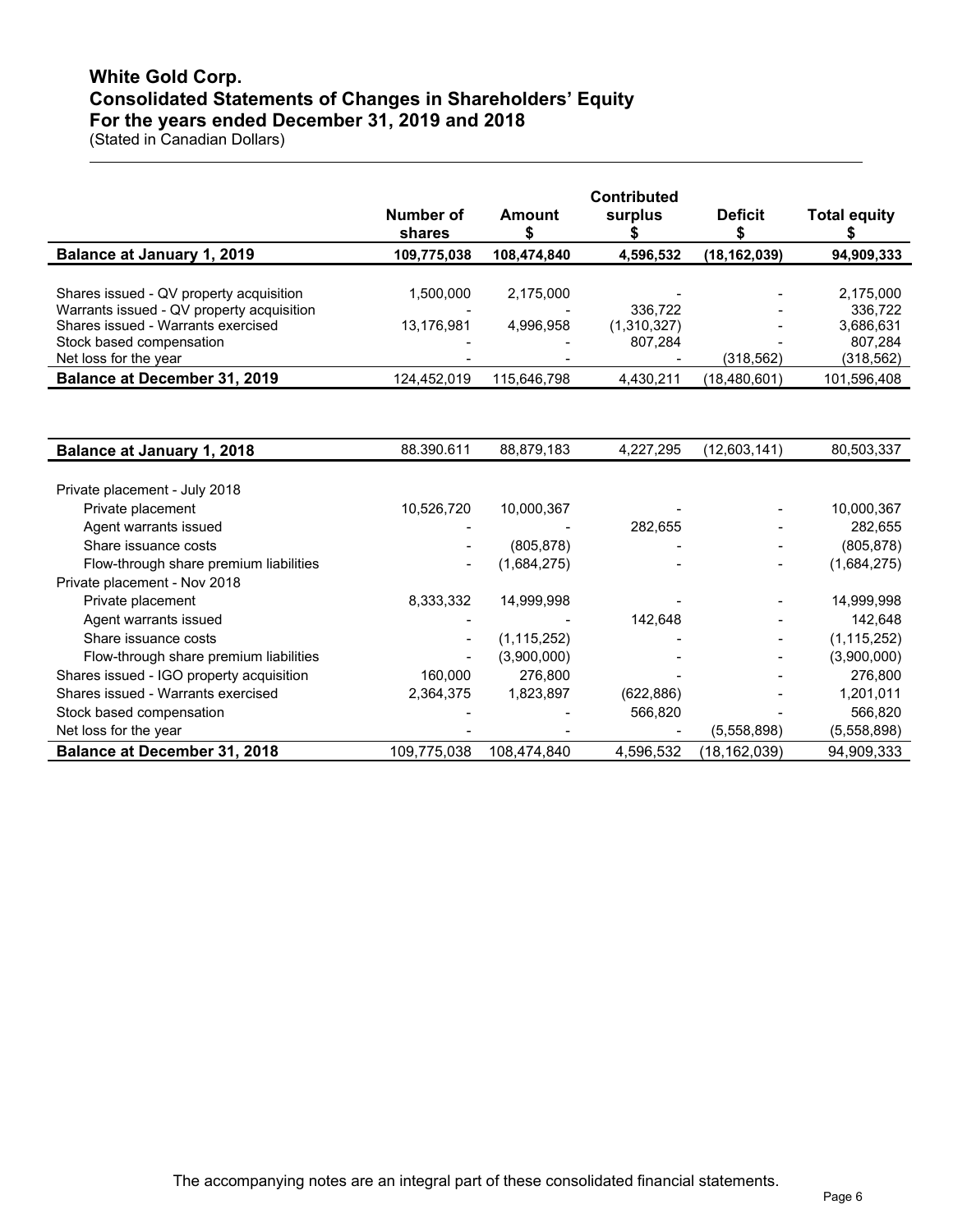# **White Gold Corp. Consolidated Statements of Cash Flows For the years ended December 31, 2019 and 2018**

|                                                   | December 31, 2019 | December 31, 2018 |
|---------------------------------------------------|-------------------|-------------------|
| <b>Operating activities</b>                       |                   |                   |
| Net loss for the year                             | \$ (318, 562)     | \$ (5,558,898)    |
| Items not involving cash                          |                   |                   |
| Depreciation                                      | 13,077            | 18,682            |
| Stock based compensation                          | 807,284           | 566,820           |
| Accretion expense                                 | 997,143           | 341,913           |
| Deferred income tax expense (recovery)            | (4, 355, 177)     | 1,805,845         |
|                                                   | (2,856,175)       | (2,825,638)       |
| Change in non-cash components of working          |                   |                   |
| capital                                           |                   |                   |
| Amounts receivables                               | (517, 938)        | 610,269           |
| Prepaid expenses                                  | (4, 422)          | (43, 300)         |
| Accounts payable and accrued liabilities          | (184, 731)        | 303,476           |
| Due to related parties                            | 403,723           | (1,972,058)       |
| Cash used in operating activities                 | (3, 159, 543)     | (3,927,251)       |
|                                                   |                   |                   |
| <b>Investing activities</b>                       |                   |                   |
| Property bonds                                    | 15,215            |                   |
| Exploration and evaluation assets                 | (14, 052, 000)    | (13,532,621)      |
| QV property acquisition                           | (375,000)         |                   |
| IGO property acquisition                          |                   | (37, 342)         |
| Cash used in investing activities                 | (14, 411, 785)    | (13, 569, 963)    |
| <b>Financing activities</b>                       |                   |                   |
| Net proceeds from exercise of warrants            | 3,686,631         | 1,201,011         |
| Net proceeds from private placements              |                   | 23,504,537        |
| <b>Cash provided by financing activities</b>      | 3,686,631         | 24,705,548        |
|                                                   |                   |                   |
| Increase (decrease) in cash and cash equivalents  | (13,884,697)      | 7,208,334         |
| Cash and cash equivalents - Beginning of the year | 18,666,298        | 11,457,964        |
| Cash and cash equivalents - End of the year       | \$<br>4,781,601   | 18,666,298<br>S.  |
| Interest paid                                     |                   |                   |
| Income tax paid                                   |                   |                   |
|                                                   |                   |                   |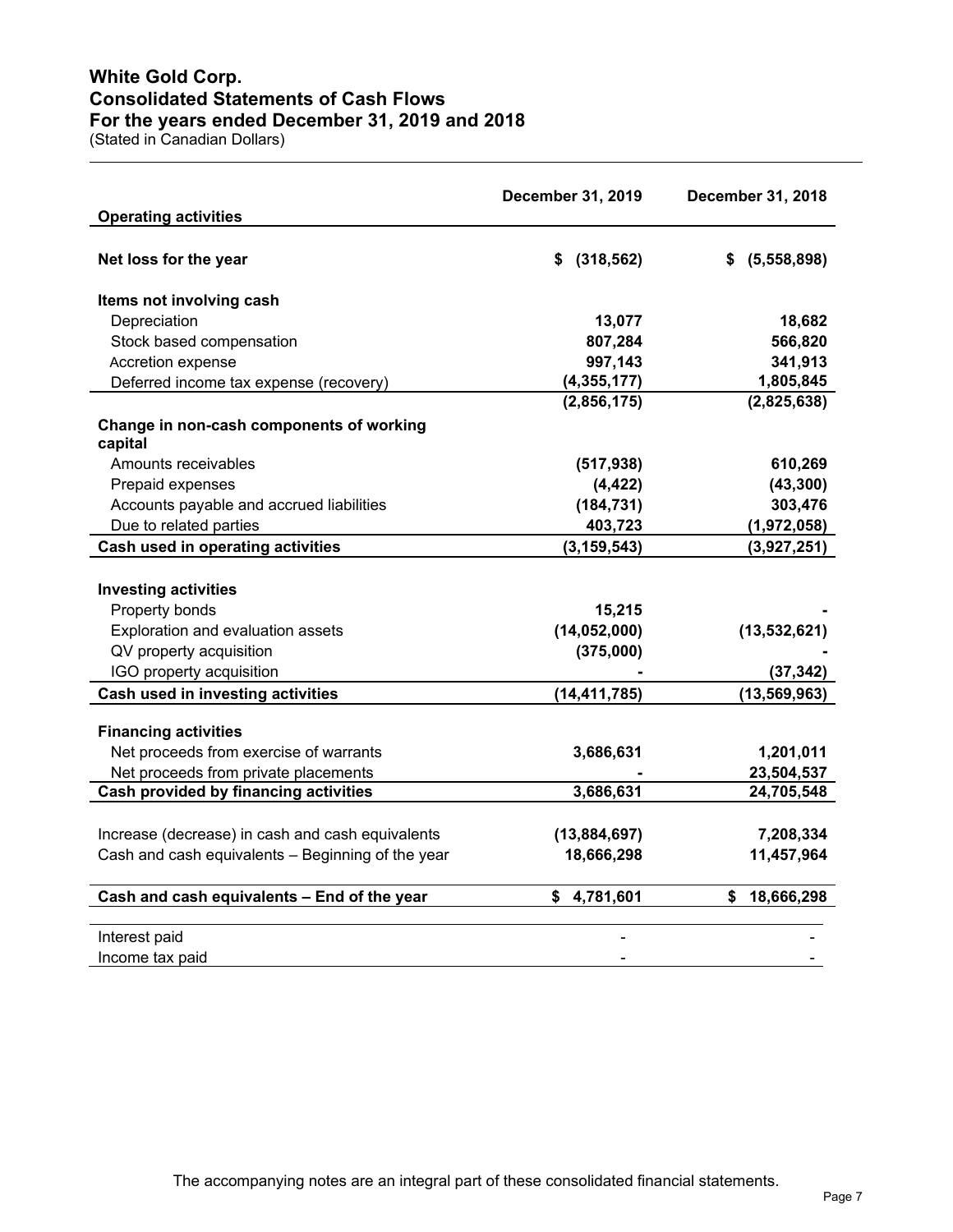## **1. Nature of operations**

The Company was incorporated on March 26, 1987 under the provisions of the Company Act of British Columbia and was transitioned to the Business Corporations Act (British Columbia) on September 30, 2005. The Company changed its name to "G4G Capital Corp." on January 23, 2015 and the common shares (the "Common Shares") were traded on the TSX Venture Exchange (the "TSXV") under its symbol "GGC". The Company is classified as a 'Junior Natural Resource-Mining' company'.

The Company then changed its name to "White Gold Corp." on December 19, 2016 and in connection with its rebranding, the Company registered to continue its corporate existence in the Province of Ontario.

The Company's head office is located at 82 Richmond Street East, Toronto, Ontario, Canada and the common shares of the Company (the "Common Shares") are listed on the TSX Venture Exchange (the "TSXV") under the symbol "WGO".

White Gold Corp. is in the business of acquiring and exploring mineral properties. As of December 31, 2019, the Company owned several properties in the Yukon's White Gold District in Canada (the "White Gold District"). The properties range from grass roots to more advanced exploration projects and the Company is continuing with exploration activities on its properties.

There has been no determination whether properties held contain mineral resources or mineral reserves that are economically recoverable. The recoverability of valuations assigned to mineral properties is dependent upon the discovery of economically recoverable mineral resources and mineral reserves, confirmation of the Company's interest in the properties, the ability to obtain the necessary financing to complete development, and future profitable production or proceeds from disposition.

The consolidated financial statements were approved by the Board of Directors on April 28, 2020.

## **2. Basis of Presentation**

#### Statement of Compliance

These consolidated financial statements, including comparatives, have been prepared in accordance with International Financial Reporting Standards ("IFRS") as issued by the International Accounting Standards Board ("IASB") and Interpretations of the IFRS Interpretations Committee ("IFRIC").

#### Basis of Presentation

These consolidated financial statements have been prepared on a historical cost basis, except for financial instruments classified as financial instruments at fair value through profit and loss, which are stated at their fair value. In addition, these consolidated financial statements have been prepared using the accrual basis of accounting except for cash flow information.

### Principles of Consolidation

These consolidated financial statements include the accounts of the Company and its wholly-owned subsidiaries 0814117 BC Ltd. and Selene Holdings Limited Partnership. All inter-company transactions and balances have been eliminated upon consolidation.

#### Use of Estimates

The preparation of consolidated financial statements in conformity with IFRS requires management to make estimates and assumptions which affect the reported amount of the Company's assets, liabilities, expenses, and related disclosures. Assumptions and estimates are based on historical experience, expectations, current trends and other factors that management believes to be relevant at the time at which the Company's consolidated financial statements are prepared.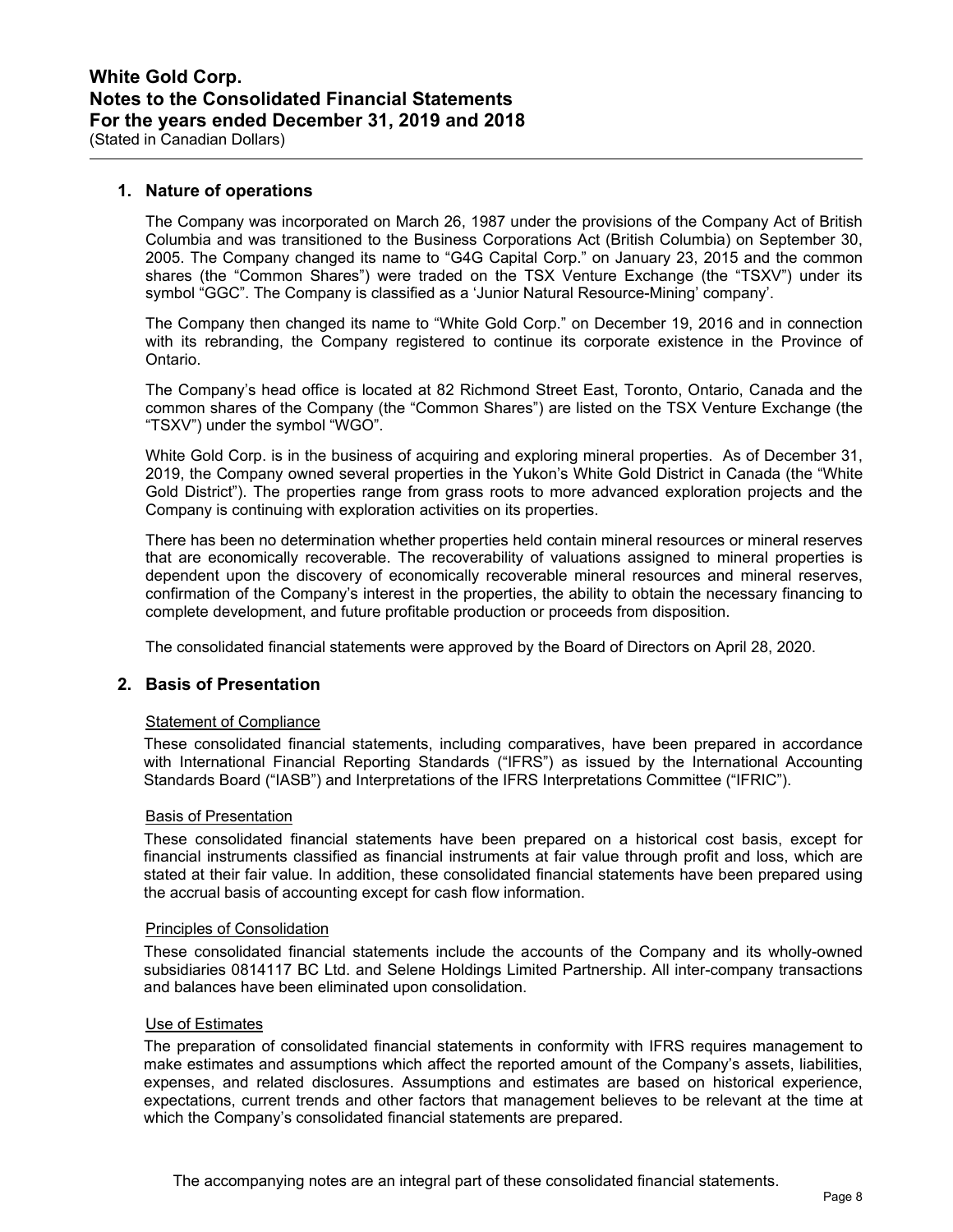## **2. Basis of Presentation (continued)**

Management reviews, on a regular basis, the Company's accounting policies, assumptions, estimates and judgments in order to ensure that consolidated financial statements are presented fairly and in accordance with IFRS.

Critical accounting estimates are those that have a significant risk of causing material adjustments and are often applied to matters or outcomes that are inherently uncertain and subject to change. As such, management cautions that future events often vary from forecasts and expectations and that estimates routinely require adjustments. Estimates and assumptions where there is significant risk of material adjustments to assets and liabilities in future accounting periods include the useful lives of equipment, the recoverability of the carrying value of exploration and evaluation assets, the recognition and valuation of provisions for restoration and environmental liabilities, the recognition of contingent liability and advanced royalty and the recoverability and measurement of deferred tax assets and liabilities. Actual results may differ from those estimates and assumptions.

### Use of Judgments

The preparation of consolidated financial statements in accordance with IFRS requires management to make judgments, apart from those involving estimates, in applying accounting policies. The most significant judgments applying to the Company's consolidated financial statements include the assumption regarding economic recoverability and probability of future economic benefits of exploration and evaluation expenditures.

## **3. Significant Accounting Policies**

#### Cash and Cash Equivalents

The Company considers all highly liquid instruments with maturity of three months or less at the time of issuance, to be cash equivalents.

#### Exploration and Evaluation of Assets

All costs related to the acquisition, exploration and development of mineral properties are capitalized by property. If economically recoverable ore reserves are developed, capitalized costs of the related property are reclassified as mining assets and amortized using the unit of production method. When a property is abandoned, all related costs are written off in the statement of operations. Interest on borrowings incurred to finance mining assets is capitalized until the asset is capable of carrying out its intended use.

A mineral property is reviewed for impairment at each financial statement date or whenever events or changes in circumstances indicate that its carrying amount may not be recoverable. If, after management review, it is determined that the carrying amount of a mineral property is impaired, that property is written down to its estimated net realizable value.

From time to time the Company may acquire or dispose of a mineral property pursuant to the terms of an option agreement. As the options are exercisable entirely at the discretion of the optionee, the amounts payable or receivable have not been recorded. Option payments are capitalized as property costs or recorded as recoveries when the payments are made or received.

The amounts shown for mineral properties do not necessarily represent present or future values. Their recoverability is dependent upon the discovery of economically recoverable reserves, the ability of the Company to obtain the necessary financing and permitting to complete the development and future profitable production or proceeds from the disposition thereof.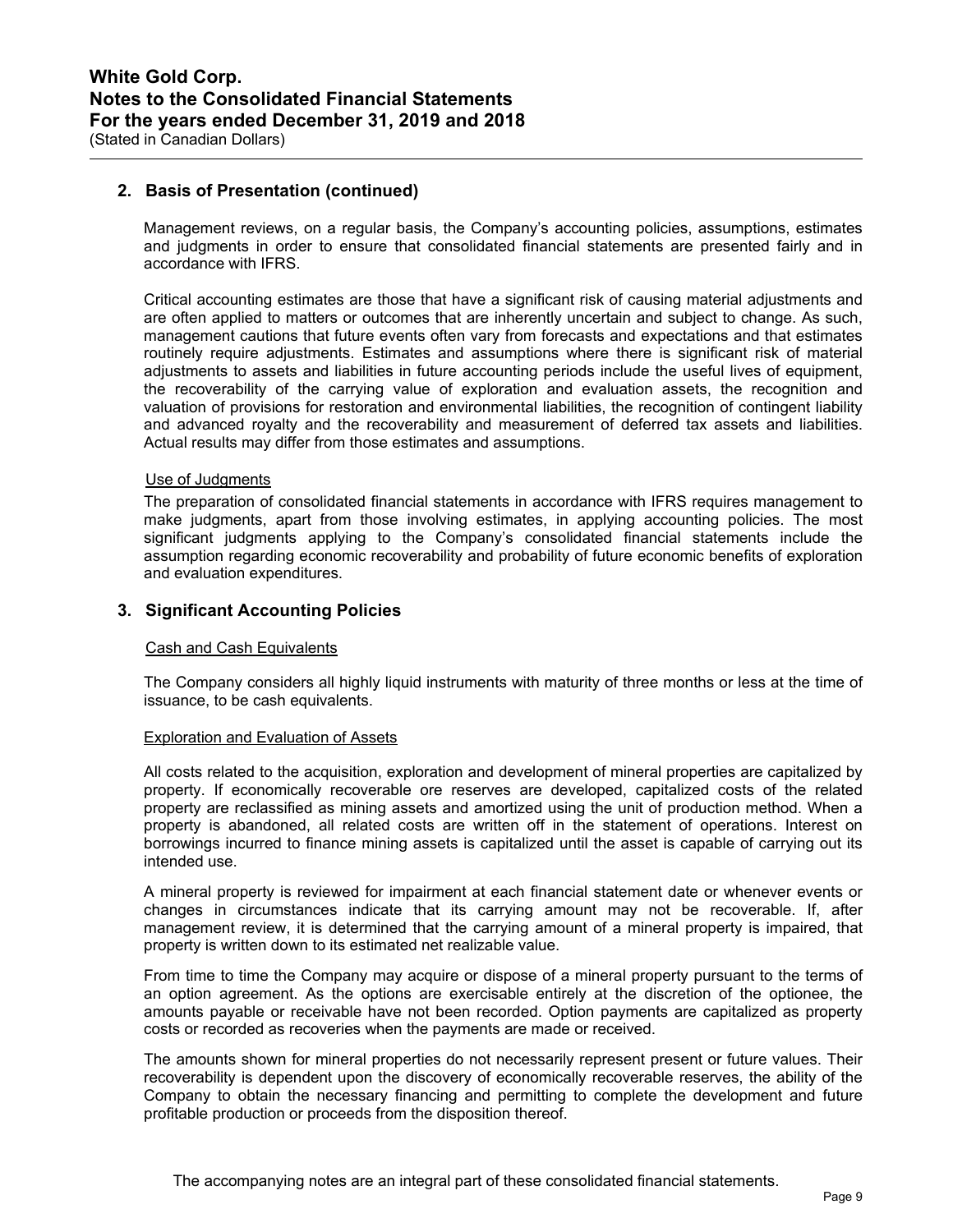## **3. Significant Accounting Policies (continued)**

## Site Rehabilitation Obligations

Site rehabilitation obligations are recognized when a legal or constructive obligation arises. The liability is recognized at the present value of management's best estimate of the site rehabilitation obligation. The estimate is discounted to the present value using a discount rate specific to the obligation. When the liability is initially recorded, the Company capitalizes the cost by increasing the carrying amount of the related long-lived assets. The liability is accreted to its present value at each reporting period, and the capitalized cost is amortized on the same basis as the related asset. Upon settlement of the liability, the Company may incur a gain or loss.

At present, the Company has determined that given the early stage of exploration on its mineral properties, it has no reclamation costs and therefore no provision for site rehabilitation has been made.

### Impairment of Long-Lived Assets

Property, equipment and mineral properties are reviewed for possible impairment whenever events or changes in circumstances indicate that the carrying amount of an asset may not be recoverable. If any indication of impairment exists, an estimate of the asset's recoverable amount is calculated. The recoverable amount is determined as the higher of the fair value less direct costs to sell, and the asset's value in use (being the present value of the expected future cash flows of the asset). An impairment loss is recognized in the statement of operations for the amount by which the carrying amount exceeds its recoverable amount.

#### Foreign Currency Translation

The Company's functional and presentation currency is the Canadian dollar. The accounts recorded in foreign currencies have been translated into Canadian dollars on the following basis:

(a) monetary assets and liabilities at the rate of exchange in effect at the balance sheet date;

(b) non-monetary assets and liabilities at the rates of exchange in effect on the respective dates of transactions; and

(c) revenue and expenses at the exchange rates prevailing on the date of the transaction.

Gains and losses on translation are included in income or expense in the period in which they occur.

### Share-based Payments

The Company uses a fair value-based method of accounting for stock warrants and options to employees, including directors, officers and consultants. The fair value is determined using the Black-Scholes Option Pricing Model on the date of grant, with assumptions for risk-free interest rate, volatility, expected forfeiture and life of the options or warrants. The cost is measured at the date of grant and each tranche is recognized on a graded-vesting basis over the applicable vesting period as an increase in share-based payments expense and the contributed surplus reserves account. On the exercise of the stock options, the proceeds received by the Company, together with the respective amount from the contributed surplus reserves, are credited to share capital.

#### Flow-through shares

Canadian tax legislation permits a company to issue securities referred to as flow-through shares whereby the Company assigns the tax deductions arising from the related resource expenditures to the shareholders. Any premium received by the Company on the issuance of flow-through shares is initially recorded as a liability ("Flow-through tax liability'). Renouncement is retrospective and the view is that the obligation is fulfilled when eligible expenditures are incurred.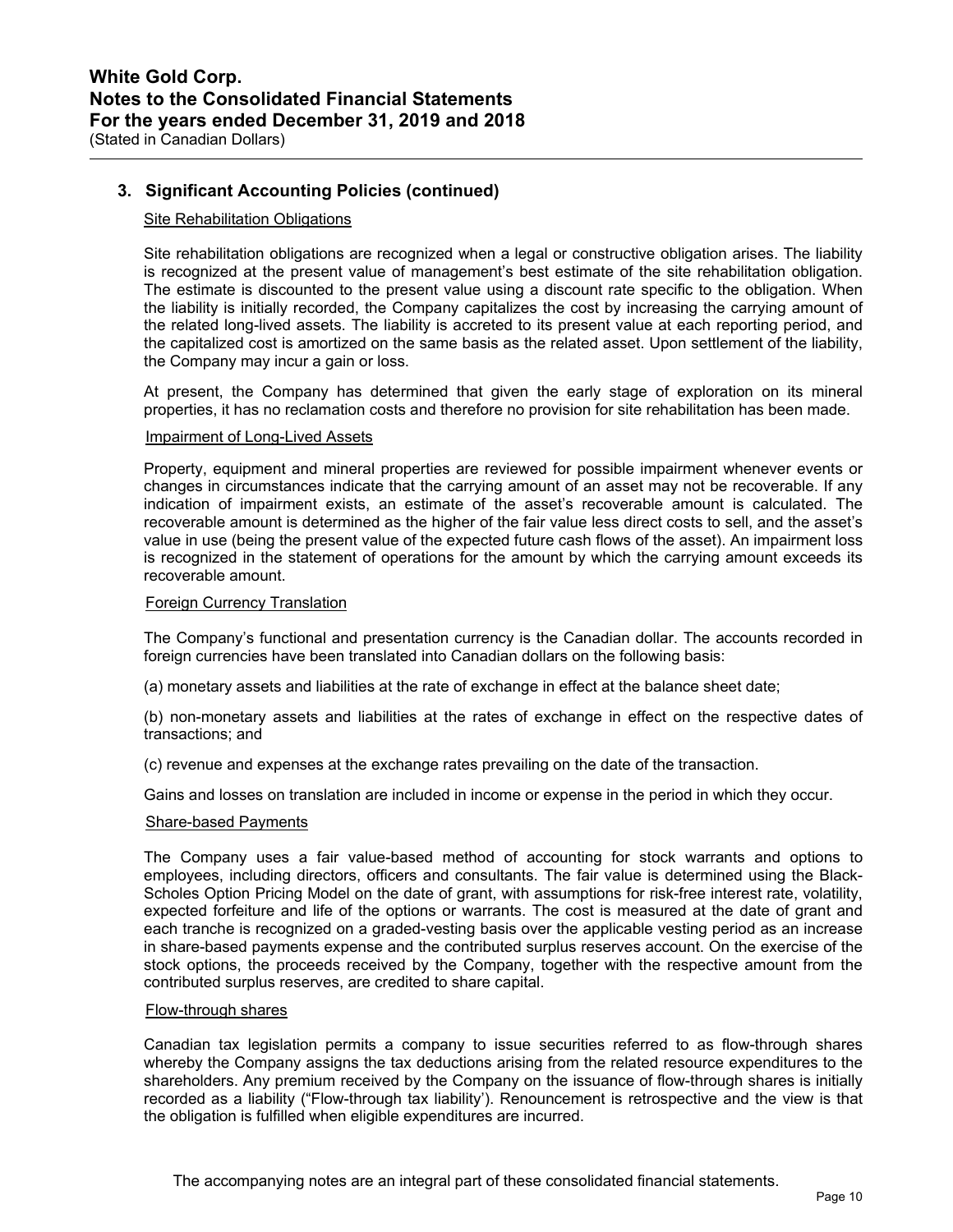## **3. Significant Accounting Policies (continued)**

#### Income Taxes

*Current income tax*:

Current income tax assets and liabilities for the current period are measured at the amount expected to be recovered from or paid to the taxation authorities. The tax rates and tax laws used to compute the amount are those that are enacted or substantively enacted, at the reporting date, in the country where the Company operates and generates taxable income.

Current income tax relating to items recognized directly in other comprehensive income or equity is not recognized in profit or loss. Management periodically evaluates positions taken in the tax returns with respect to situations in which applicable tax regulations are subject to interpretation and establishes provisions where appropriate.

### *Deferred income tax:*

Deferred income tax is recognized, using the asset and liability method, on temporary differences at the reporting date arising between the tax bases of assets and liabilities and their carrying amounts for financial reporting purposes.

The carrying amount of deferred income tax assets is reviewed at the end of each reporting period and recognized only to the extent that it is probable that sufficient taxable profit will be available to allow all or part of the deferred income tax asset to be utilized.

Deferred income tax assets and liabilities are measured at the tax rates that are expected to apply to the year when the asset is realized or the liability is settled, based on tax rates (and tax laws) that have been enacted or substantively enacted by the end of the reporting period.

Deferred income tax assets and deferred income tax liabilities are offset, if a legally enforceable right exists to offset current tax assets against current income tax liabilities, and the deferred income taxes relate to the same taxable entity and the same taxation authority.

#### Revenue from Contracts with Customers

IFRS 15, Revenue from Contracts with Customers ("IFRS 15") was adopted effective for annual periods beginning on or after January 1, 2018. Given that the Company does not have revenue from contracts with customers, there is currently no material impact from adoption of the standard.

#### Financial Instruments

Effective January 1, 2018, the Company adopted IFRS 9, Financial Instruments ("IFRS 9"). In July 2014, the IASB issued the final publication of the IFRS 9 standard, which supersedes lAS 39, Financial Instruments: Recognition and Measurement ("lAS 39"). IFRS 9 includes revised guidance on the classification and measurement of financial instruments, new guidance for measuring impairment on financial assets, and new hedge accounting guidance.

The Company has adopted IFRS 9 on a retrospective basis, and noted no material impact on the carrying value of any financial asset or liability on the transition date.

As a result of the adoption of IFRS 9, the Company's accounting policy for financial instruments has been updated to:

### *Financial assets*

Financial assets are classified and measured based on the business model in which they are held and the characteristics of their contractual cash flows. IFRS 9 contains the primary measurement categories for financial assets: measured at amortized cost, fair value through other comprehensive income (FVTOCI) and fair value through profit and loss (FVTPL). The Company determines the classification of its financial assets at initial recognition.

The accompanying notes are an integral part of these consolidated financial statements.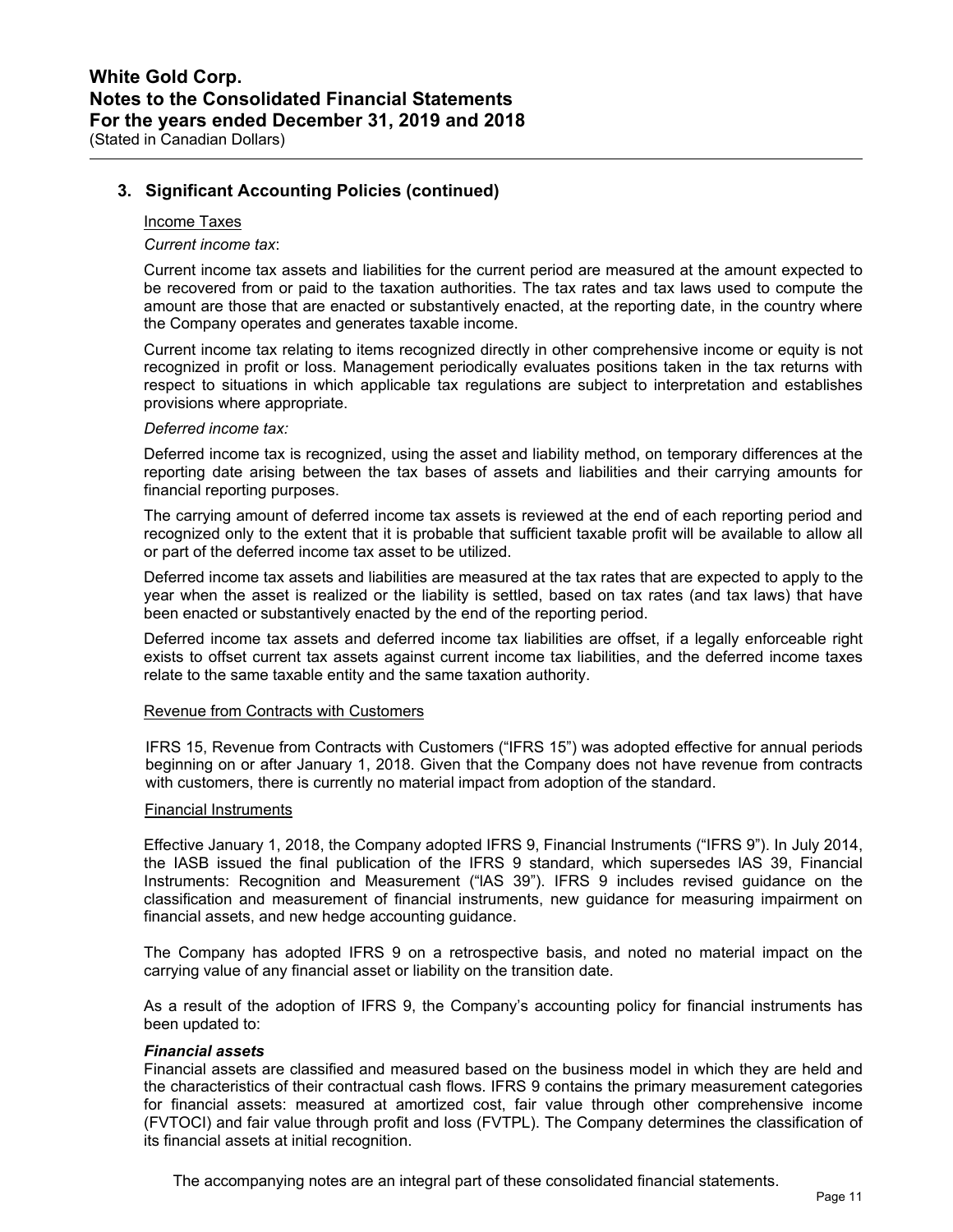## **3. Significant Accounting Policies (continued)**

### Financial Instruments (continued)

### *Financial assets (continued)*

### *i. Fair value through profit or loss ("FVTPL")*

Financial assets are classified as fair value through profit or loss if they do not meet the criteria of amortized cost, or fair value through other comprehensive income.

The Company's cash & cash equivalents and property bonds in the form of GICs are classified as FVTPL.

## *ii. Amortized cost*

Financial assets are classified as amortized cost if the financial assets are not classified at FVTPL, and both of the following criteria are met: 1) the object of the Company's business model for these financial assets is to collect their contractual cash flows; and 2) the asset's contractual cash flows represent solely payments of principal and interest. Financial assets at amortized cost are initially recognized at the amount expected to be received, net of any transaction costs incurred. The Company recognizes a loss allowance for expected credit losses when applicable, based upon management's judgment.

The Company's amounts receivable meets the criteria above and are classified at amortized cost.

#### *Financial liabilities*

Financial liabilities are classified as either: fair value through profit or loss, or amortized cost. The Company determines the classification of its financial liabilities at initial recognition.

*i. Amortized cost* 

 Financial liabilities are measured at amortized cost unless they fall into one of the following categories: the instruments are required to be classified as FVTPL, the Company has opted them to be classified as FVTPL. Financial liabilities classified at amortized cost are recognized at the amount required to be paid, with an appropriate provision recognized when applicable, based upon management's judgment.

The Company's accounts payable, accrued liabilities and due to related parties are classified at amortized cost.

### *ii. Fair value through profit or loss ("FVTPL")*

Financial liabilities are classified as fair value through profit or loss if they are derivatives or cannot be classified as amortized cost. The Company currently does not have any derivatives. Any gains or losses on financial liabilities classified at FVTPL are recognized in the consolidated statement of operations in the period in which the arise.

The Company's contingent liability and advance royalty are classified as FVTPL.

### *Transaction costs*

Transaction costs associated with financial instruments classified as FVTPL, are expensed as incurred, while transaction costs associated with all classifications of financial instruments are included in the initial carrying value of the asset or liability.

#### *Initial recognition*

Financial assets and liabilities are recognized when the Company becomes a party to the contractual provisions of the instrument. Financial liabilities are classified as current liabilities if payment is due within 12 months, otherwise they are presented as non-current liabilities.

## *Subsequent measurement*

Instruments classified as amortized cost are measured using the effective interest rate method. Instruments classified as FVTPL and FVOCI are measured at fair value with any changes in their fair values recognized in the period in which they arise, in the consolidated statement of operations or other comprehensive loss respectively.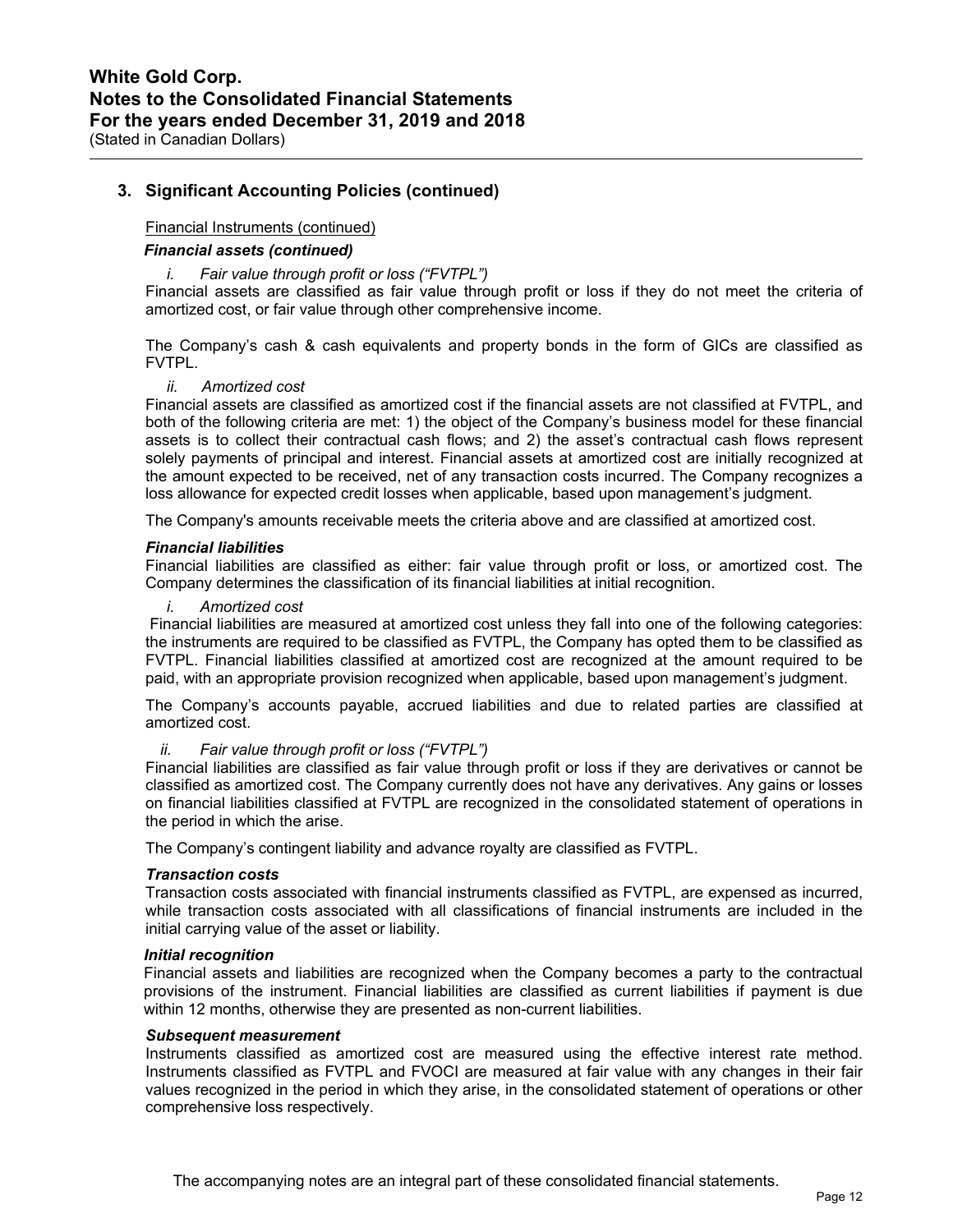## **3. Significant Accounting Policies (continued)**

### Financial Instruments (continued)

### *Derecognition*

Financial assets are derecognized when the rights to receive cash flows from the assets have expired or have been transferred and the Company has transferred substantially all risks and rewards of ownership. Financial liabilities are derecognized only when its obligations are discharged, cancelled, or expired. The difference between the carrying amount of the financial instrument at the time of derecognition and the consideration paid and payable, including any non-cash assets transferred or liabilities assumed, is recognized in the consolidated statement of operations.

### *Expected Credit Loss Impairment*

IFRS 9 introduces a single expected credit loss impairment model, which is based on any changes occurring in credit quality of the instrument to date, since initial recognition. The carrying amount of a financial asset is written off (either partially or in full) to the extent that there is no realistic prospect of recovery. This is generally the case when the Company determines that the debtor does not have assets or sources of income that could generate sufficient cash flows to repay the amounts subject to the write-off.

The adoption of the expected credit loss impairment model has had no material impact on the Company's consolidated financial statements.

#### Changes in Accounting Policies

#### **IFRS 16, Leases**

In January 2016 the International Accounting Standards Board issued IFRS 16, Leases, which specifies how to recognize, measure, present and disclose leases. The standard provides a single lessee accounting model, requiring lessees to recognize assets and liabilities for all leases unless the lease term is 12 months or less or the underlying asset has a low value. Consistent with its predecessor, IAS 17, the new lease standard continues to require lessors to classify leases as operating or finance. IFRS 16 is to be applied retrospectively for annual periods beginning on or after January 1, 2019. As the Company currently has limited exposure to leases, there is currently no material impact expected from the adoption of the standard.

## **4. Amounts receivable**

The Company has HST recoverable from the Canadian government through its costs incurred to date. No allowance has been recorded, as the amounts have been historically collected in full.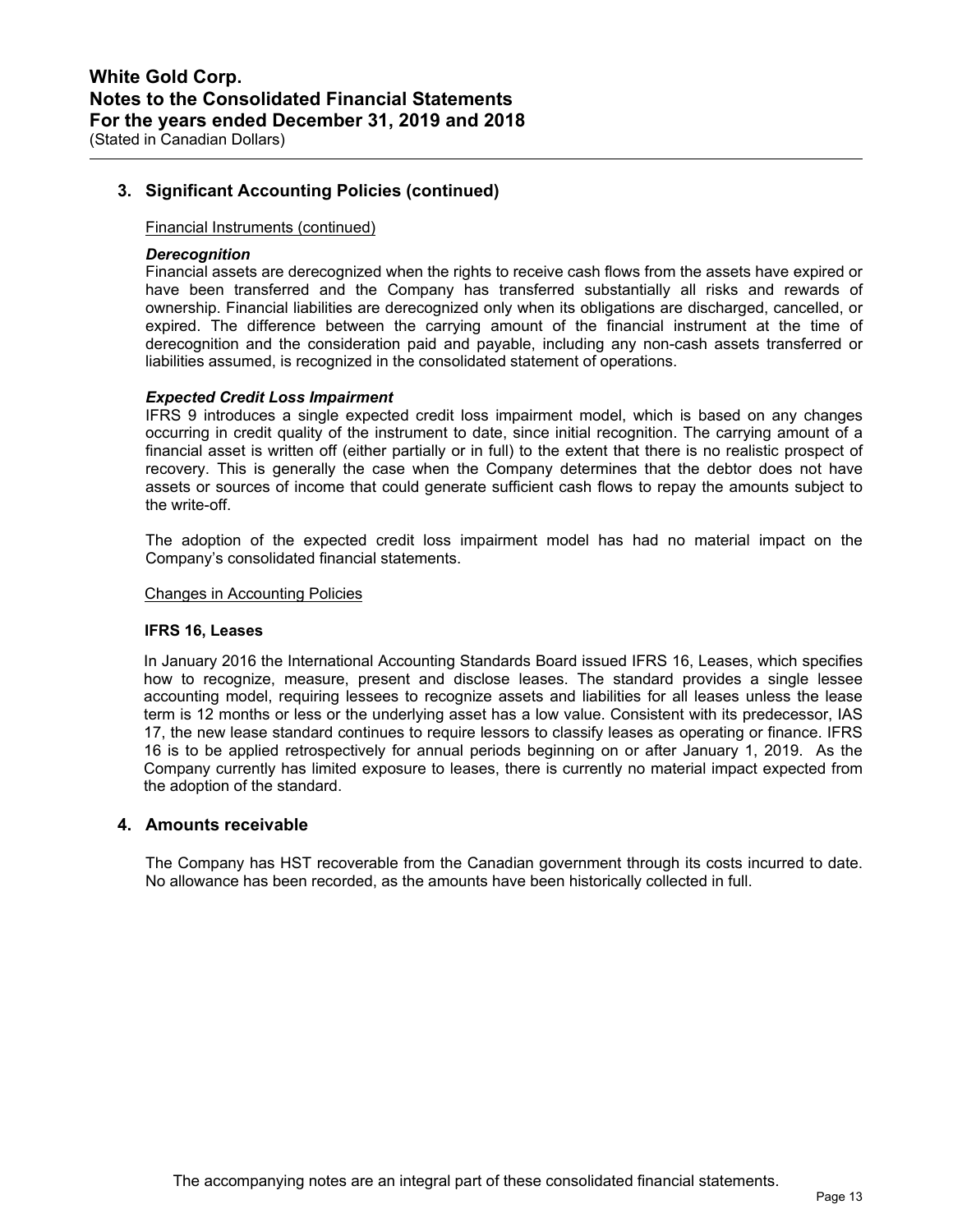## **5. Exploration and evaluation assets**

|                                  |   | <b>White Gold</b><br><b>Properties</b> |
|----------------------------------|---|----------------------------------------|
| Mineral property cost            |   |                                        |
| Balance as at December 31, 2017  | S | 77,689,056                             |
| Acquisition/Staking/Renewal Cost |   | 512,647                                |
| <b>Exploration expenditures</b>  |   | 13,334,116                             |
| Balance as at December 31, 2018  | S | 91,535,819                             |
| Acquisition/Staking/Renewal Cost |   | 3,181,437                              |
| <b>Exploration expenditures</b>  |   | 13.757.285                             |
| Balance as at December 31, 2019  |   | 108.474.541                            |

## White Gold Properties (Yukon)

#### Ryan Option

On October 27, 2016, the Company entered into an agreement granting it the option (the "Option") to purchase 21 properties (the "Properties"), comprising approximately 12,301 quartz claims (the "Claims") located in the White Gold District from Shawn Ryan and Wildwood Exploration Inc., a corporation wholly owned by Mr. Ryan, a director and officer of the Company ("Wildwood"). The Claims are grouped in six project areas covering various prospective geological terrain in the White Gold District. The Properties represent all of Mr. Ryan's precious metal interests located in the White Gold District that are not in a current joint venture with third parties.

On December 13, 2016 White Gold Corp. completed the exercise of its option and acquired the claims across the 21 properties. Specifically, on October 28, 2016 the Company issued 1,000,000 shares (at fair value of \$0.71 per share) and paid cash of \$500,000 and on December 13, 2016 the Company issued 6,000,000 shares (at fair value of \$1.14 per share) and paid cash of \$3,000,000 and the company reimbursed \$40,000 for staking costs, completing the option payment requirements. An additional legal expenditure of \$10,560 has also been capitalized as acquisition costs directly related to acquisition of these properties.

The Properties are subject to a 2% net smelter royalty ("NSR") which will also be payable on each quartz claim staked by the Company (or any subsidiary or affiliate) in a specified area of influence during the five year period following October 27, 2016, of which 1% will be payable to Mr. Ryan and 1% is payable to a related party.

#### Kinross acquisition

On June 14, 2017 the Company successfully completed the acquisition of entities holding the White Gold, Black Fox, JP Ross, Yellow, and Battle properties (the "White Gold Properties") from Kinross Gold Corporation ("Kinross") for \$10 million in cash, the issuance to Kinross of 17.5 million common shares of the Company (at the value of \$ 2.10 per share) and up to \$15 million in deferred milestone payments specifically related to the advancement of the White Gold Properties (the "Acquisition").

Total expenditures of \$1,032,756, which includes legal fees, due diligence fee and financial advisory fees, has also been capitalized as acquisition costs directly related to acquisition of these properties.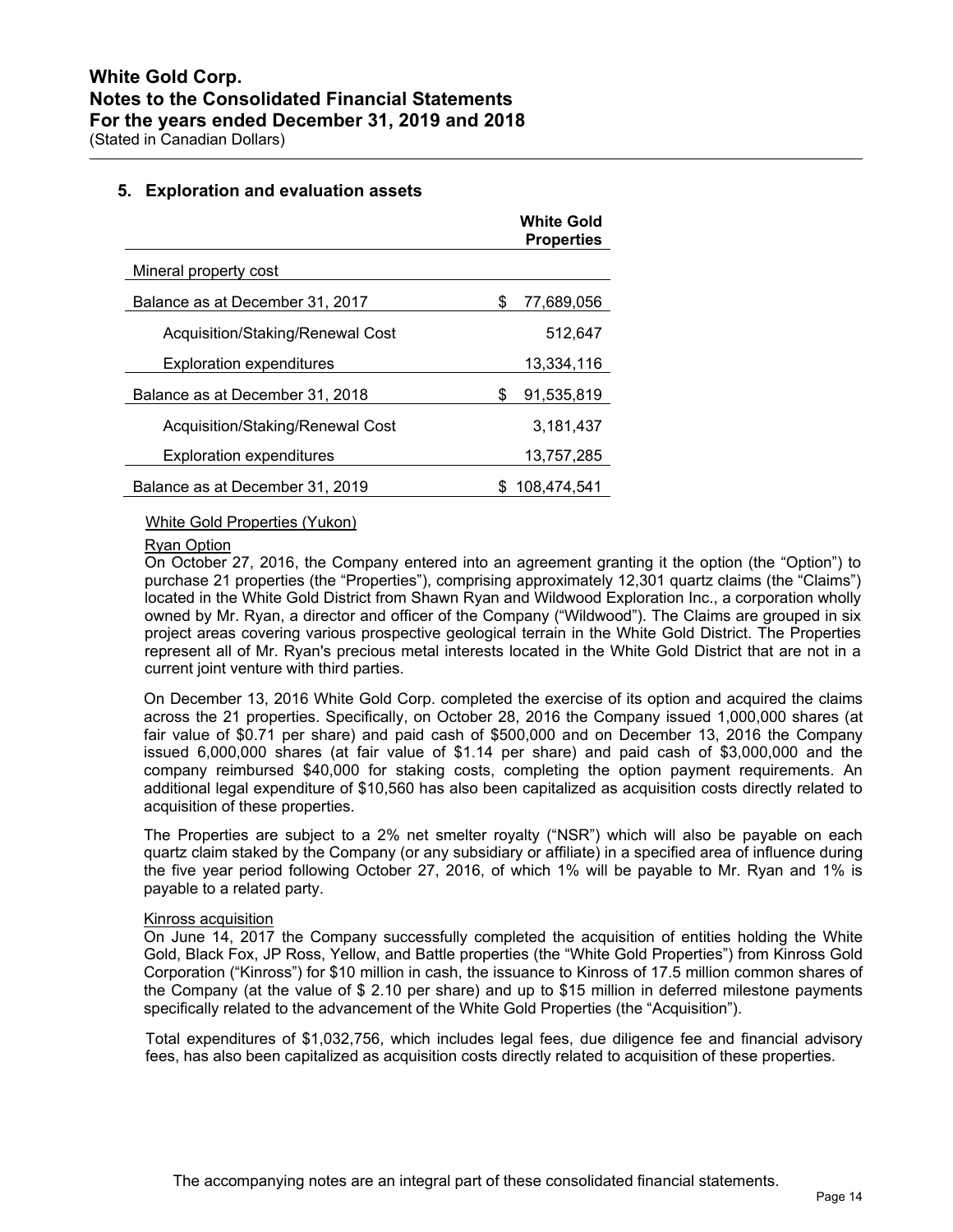## **5. Exploration and evaluation assets (continued)**

Key estimates on the valuation of the Kinross "White Gold Properties" ("Former Kinross Properties") were made using discounted cash flow model of the contingent consideration and advance royalty including a discount rate of 25% for the \$15 million in deferred milestone payments and 25% discount rate for advance royalty payments. The milestone payments are originally estimated to commence in 2020 with production starting in 2025. The amounts included as part of the asset acquisition noted above are \$6,242,582 & \$383,003 for the milestone payments and advance royalty, respectively.

Certain of the Former Kinross Properties, consolidated into The White Gold Properties (Yukon), are subject to two annual advance royalty payments in the amount of \$100,000 and \$30,000, respectively, that are payable to a related party each year until the commencement of commercial production; these advanced royalty payables will be deducted from the pre-existing net smelter return royalties equal to 4%, 2% and 2%, respectively, each relating to different claims and each subject to different reduction options. The 4% net smelter return royalty can be reduced to 1% by making payments as follows: 1% (from 4% to 3%) by paying \$2,000,000; 1% (from 3% to 2%) by paying \$3,000,000; 1% (from 2% to 1%) by paying \$5,000,000. Furthermore, if either mineral reserves, measured mineral resources or indicated mineral resources are located on certain claims comprising the Former Kinross Properties and are disclosed in an NI 43-101 technical report then the Company will be obligated to pay a royalty equal to \$1.00 per gold ounce (using a cut off of 0.5g/t). Each of these royalties is held by an officer and director of the Company.

As of December 31, 2019, the Company has incurred acquisition, additional claims, renewal and staking expenditures of \$3,181,437 (\$512,647 – December 31, 2018) and exploration expenditures on all Properties of \$13,757,285 (\$13,334,116 – December 31, 2018).

## Property bonds

Property bonds are cash deposits pledged to the Province of B.C. The bonds mature and roll over every year until the Company is released from its property bonds.

## IGO Properties

On October 15, 2018 the Company completed an acquisition from Independence Gold Corp. ("IGO") of the Flow, Work Creek and Henderson property claims for \$35,000 cash and 160,000 common shares of the Company. Under the terms of the agreements to acquire the Properties, IGO will maintain: (i) a 1.0% NSR royalty over the claims comprising the Henderson property, which can be purchased by the Company at any time for \$2,000,000; and (ii) a 1.0% NSR royalty over the claims comprising the Flow/Work Creek property, which can be purchased by the Company at any time for \$1,000,000.

## QV Property

On March 1, 2019 the Company completed an acquisition from Comstock Metals Ltd. the QV Gold Project (the "QV Property"). The property is comprised of 16,335 hectares (40,000 acres) in the Yukon's White Gold District, received in exchange for payment of \$375,000 cash and the issuance of 1,500,000 common shares of the Company and 375,000 share purchase warrants. Each Warrant will be exercisable to acquire one additional common share of the Company for a period of three years at an exercise of \$1.50. The property is subject to a 2.0% underlying net smelter return royalty, of which 1.0% may be purchased for \$2,500,000. Annual cash advance payments of \$25,000, deductible against the royalty, are payable to a related party until commencement of commercial production.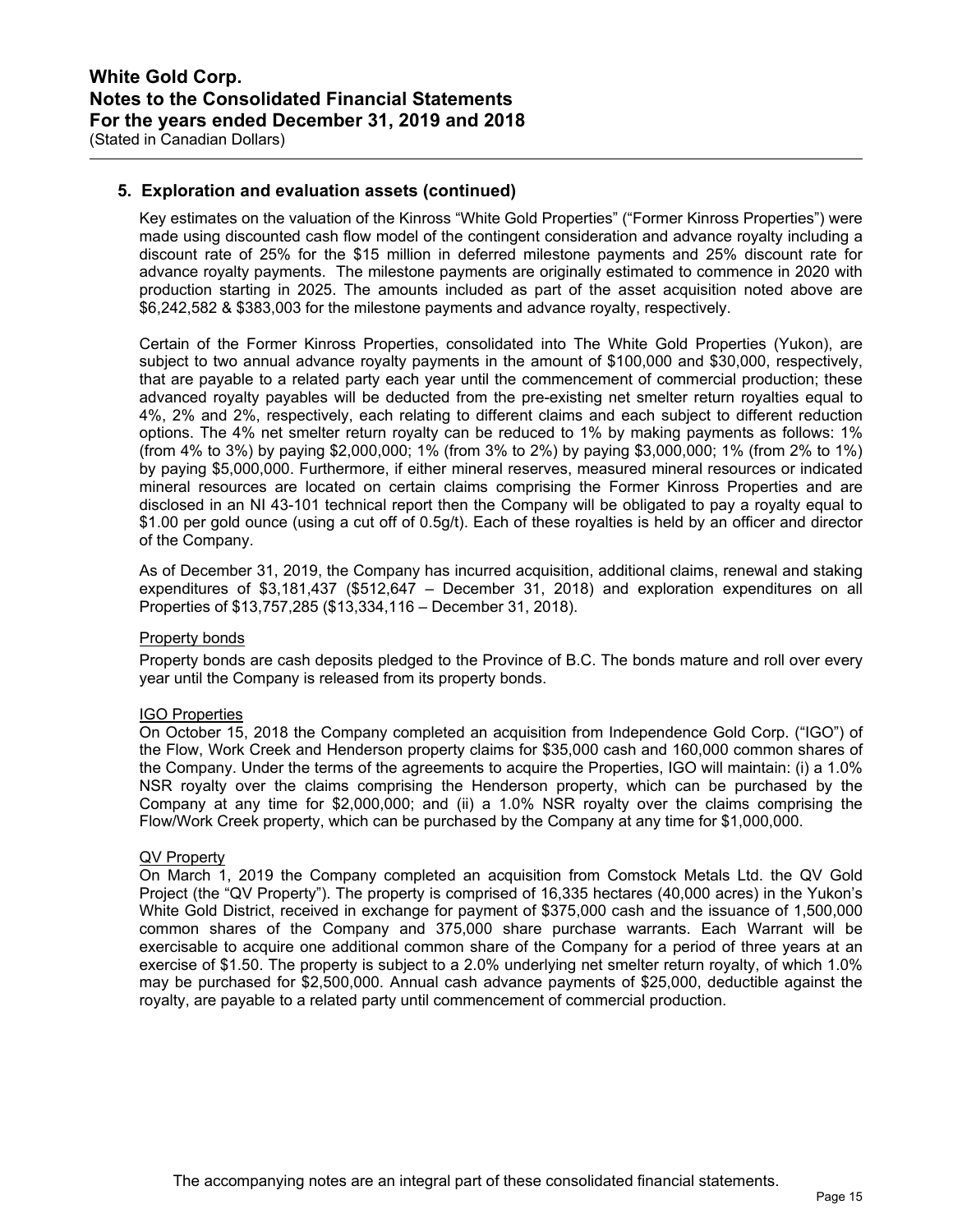## **6. Related Party Transactions**

Compensation of key management consists of the Board of Directors, CEO & President and CFO. Key management compensation which included cash & vesting accrual impacts of stock-based compensation, for the twelve months ended December 31, 2019 was \$720,382 (\$610,576 – December 31, 2018).

During the twelve months ended December 31, 2019, the Company also incurred the following related party transactions:

Ground Truth Exploration Inc., Dawson City, YT ("Ground Truth"), designed and managed all exploration work completed by the Company for total billing in 2019 of \$13,635,519 (\$13,164,188 – December 31, 2018). Ground Truth is controlled by the spouse of a director of the Company. At December 31, 2019, \$763,594 of due to related parties was payable and accrued to Ground Truth (\$158,357 – December 31, 2018).

\$240,000 and \$24,000 in Office, Rent and Administration fees (\$240,000 and \$24,000 – December 31, 2018) was paid and accrued to a company of which an officer is an officer and director of the Company, and to a former officer and director of the Company respectively.

\$270,000 (\$240,000 – December 31, 2018) was paid as compensation for consulting services rendered by a shareholder, who is also the beneficial owner receiving the royalty on the properties under the original Ryan Option.

A total annual advance royalty payment of \$130,000 (\$130,000 – December 31, 2018) on the Former Kinross Properties was made to an officer and director of the Company.

All related party transactions are in the normal course of operations and have been measured at the agreed to amounts, which is the amount of consideration established and agreed to by the related parties.

| Total Long-Term Portion of Advance Royalty payable [Note 8] |     | \$314,116 |
|-------------------------------------------------------------|-----|-----------|
| <b>Total Current Portion</b>                                | S.  | 763.594   |
| Advance Royalty payable to a Director of the Company        |     | 25,000    |
| Accounts payable & Accrued liabilities to Ground Truth      | \$. | 606,582   |
| Current portion of Advance Royalty payable [Note 8]         | SS. | 132,012   |
| Summary of Due to Related Parties as below:                 |     |           |

## **7. Share Capital**

## Authorized share capital

At December 31, 2019, the authorized share capital consisted of an unlimited number of common shares without par value.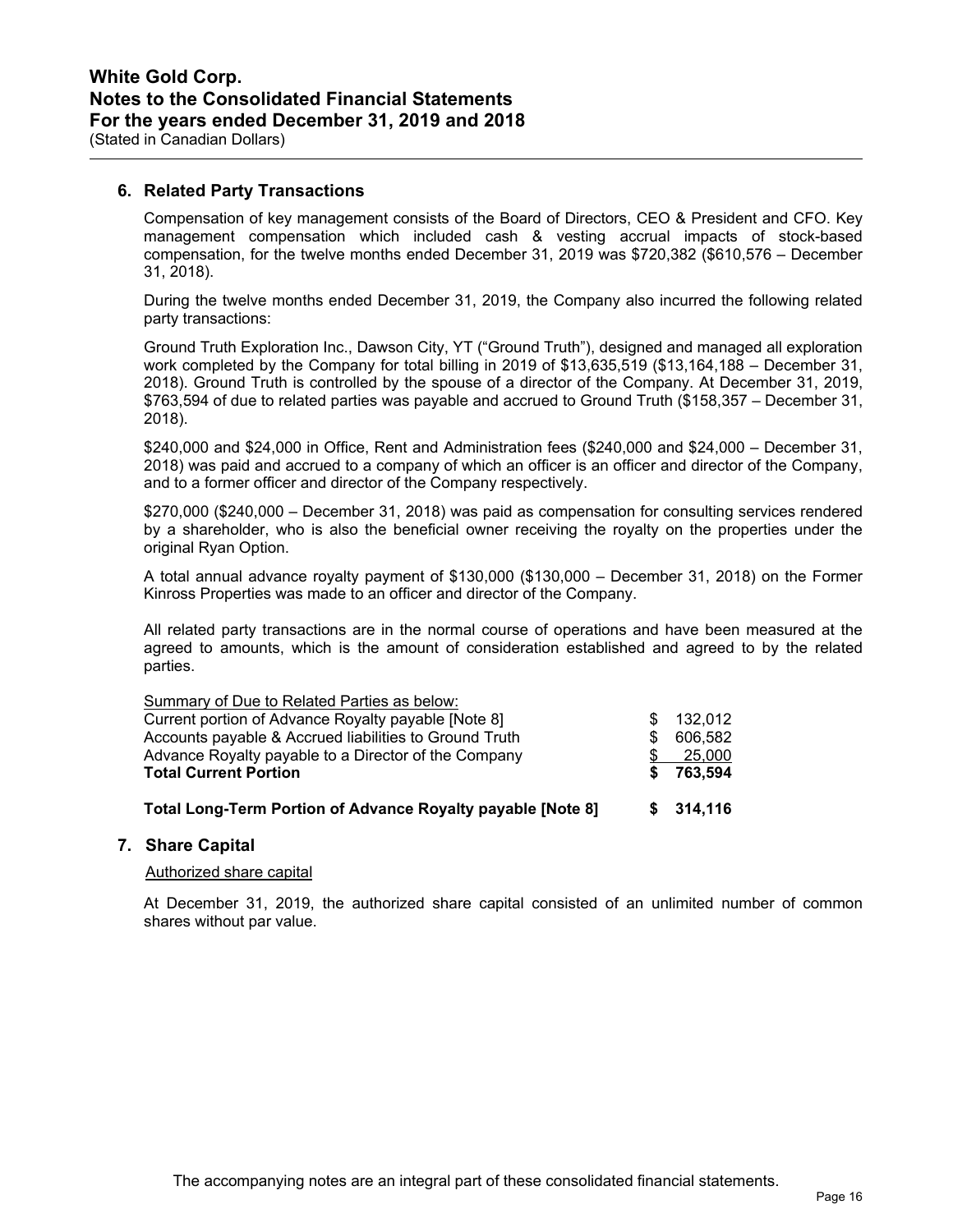## **7. Share Capital (continued)**

## Common Shares Issued

[a] On July 5, 2018 the Company completed a brokered private placement of 10,526,720 common shares issued on a flow-through basis, at a price of \$0.95 per share, all for aggregate gross proceeds of \$10,000,367 (the "2018 Flow-Through Private Placement"), and Agnico Eagle and Kinross maintained their proportional interest in the Company. The Company also issued 631,603 agent warrants in connection with the private placement with fair value of \$282,655 and granted 3,250,000 options to directors, officers, employees and consultants of the company, each with an exercise price of \$0.95 per Common Share. Cash fee of \$440,023 and legal fees and expenses of \$83,200 were paid in relation to the private placement. A flow-through share premium liability of \$1,684,275 was recorded in connection with this private placement. As of December 31, 2019, the remaining premium liability resulted from unspent exploration expenditures was \$Nil and a total amount of deferred income tax recovery of \$Nil (2018: \$1,684,275) was recognized as income to operations.

[b] On October 15, 2018 the Company completed an acquisition from Independence Gold Corp. ("IGO") of the Flow, Work Creek and Henderson property claims for \$35,000 cash and issued 160,000 common shares of the Company for fair value of \$276,800.

[c] On November 8, 2018 the Company completed a transaction consisting of the sale of 5,000,000 flow-through Common Shares issued at a price of \$2.00 per share for aggregate gross proceeds of approximately \$10,000,000, and a concurrent private placement consisting of the sale of 3,333,332 Common Shares at a price of \$1.50 per Common Share for aggregate gross proceeds of approximately \$5,000,000. Agnico Eagle and Kinross maintained their approximate 19.6% interest in the Company respectively. The Company also issued 300,000 broker warrants in connection with the private placement with fair value of \$142,648, each with an exercise price of \$2.00 per Common Share. Cash fee of \$750,000 and legal fees and expenses of \$222,604 were paid in relation to the private placement. A flow-through share premium liability of \$3,900,000 was recorded in connection with this private placement. As of December 31, 2019, the remaining premium liability resulted from un-spent exploration expenditures was \$Nil (2018: \$3,630,117) and a total amount of deferred income tax recovery of \$3,630,117 was recognized as income to operations.

[d] During the year ended December 31, 2018, 2,364,375 common shares were issued from warrants exercised at an average of \$0.51 per common share, with fair value of \$622,886 being reallocated from contributed surplus to share capital respectively.

[e] On March 1, 2019 the Company completed an acquisition from Comstock Metals Ltd. the QV Gold Project. The property is comprised of 16,335 hectares (40,000 acres) in the Yukon's White Gold District, received in exchange for payment of \$375,000 cash and the issuance of 1,500,000 common shares of the Company and 375,000 share purchase warrants. Each Warrant will be exercisable to acquire one additional common share of the Company for a period of three years at an exercise of \$1.50. The property is subject to a 2.0% underlying net smelter return royalty, of which 1.0% may be purchased for \$2,500,000. Annual cash advance payments of \$25,000, deductible against the royalty, are payable to a related party until commencement of commercial production.

[f] During the year ended December 31, 2019, 13,176,981 common shares were issued from warrants exercised at an average of \$0.28 per common share, with fair value of \$1,310,327 being reallocated from contributed surplus to share capital respectively.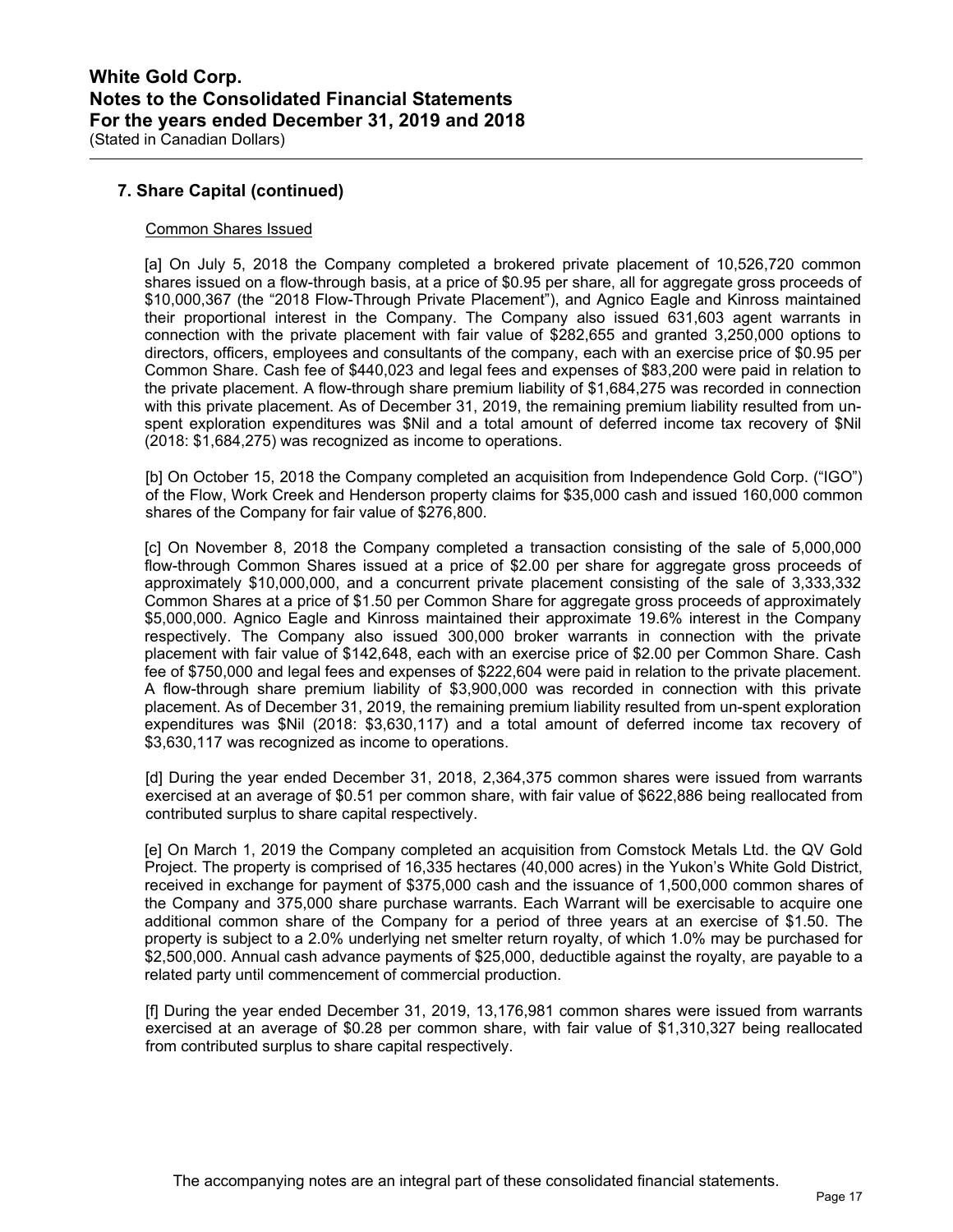## **7. Share Capital (continued)**

### Loss per share

 Basic loss per share is computed using the weighted average number of common shares outstanding during the period. The treasury stock method is used for the calculation of diluted loss per share. Stock options and warrants are dilutive when the average market price of the common shares during the period exceeds the exercise price of the options and warrants.

As the Company has recorded a loss in each of the periods presented, basic and diluted loss per share are the same since the exercise of warrants or options is anti-dilutive.

#### Stock Options

The Company has a stock option plan whereby it may grant options to its directors, officers and employees at exercise prices determined by the Board.

On September 27, 2016, the company issued a total of 2,370,000 options to purchase common shares of the Company and granted them to directors, officers, employees and consultants at an exercise price of \$0.40 per share, expiring on September 27, 2021. 25% of these options vest one year after the date of grant and 25% of the grant on each of the following one-year anniversaries.

On July 5, 2018, the company issued 3,250,000 options and granted them to directors, officers, employees and consultants at an exercise price of \$0.95 per share, expiring on July 5, 2023. 25% of these options vest one year after the date of grant and 25% of the grant on each of the following oneyear anniversaries.

Total share-based compensation of \$807,284 was accrued for using graded vesting method and was charged to the statement of operations and comprehensive loss for the year ended December 31, 2019 (\$566,820 – December 31, 2018). The accrual was measured using the fair value of options calculated as below:

|                                              | Outstanding                                        |                                                                                                         |                     | <b>Exercisable</b>                    |
|----------------------------------------------|----------------------------------------------------|---------------------------------------------------------------------------------------------------------|---------------------|---------------------------------------|
| Exercise price<br><b>Number</b><br>of Shares | Weighted average<br>remaining<br>contractual years | Weighted average<br>exercise price                                                                      | Number<br>of shares | Weighted<br>average<br>exercise price |
| \$0.40<br>2,370,000                          | 1.75                                               | \$0.40                                                                                                  | 1,777,500           | \$0.40                                |
| \$0.95<br>3,250,000                          | 3.50                                               | \$ 0.95                                                                                                 | 812,500             | \$0.95                                |
|                                              |                                                    | The fair value of these options was estimated using the Black-Scholes model on the date of              |                     |                                       |
|                                              |                                                    | measurement. The model requires the use of assumptions, and historical data has been used in setting    |                     |                                       |
|                                              |                                                    | these assumptions. The options were valued at a total of \$2,897,378 using the following assumptions at |                     |                                       |

The following table summarizes the continuity of the Company's stock options at December 31, 2019:

 $m$ s. The options were valued at a total of  $\frac{1}{2}$ ,897,378 using the following assumptions at the issuance date:

| <b>Issue</b>       | Number of<br>Options | Exercise<br>price<br>(\$` | Market<br>price at<br>issue<br>(\$) | Expected<br>Volatility<br>(%) */11 | Risk-free<br>interest<br>rate<br>(%) | Expected<br>life<br>'Years) | Expected<br>Forfeiture<br>(9) | Dividend<br>vield<br>(%) | Fair value of<br>Options<br>(\$) |
|--------------------|----------------------|---------------------------|-------------------------------------|------------------------------------|--------------------------------------|-----------------------------|-------------------------------|--------------------------|----------------------------------|
| September 27, 2016 | 2.370.000            | 0.40                      | 0.40                                | 138                                | 0.53                                 | 5.00                        | $\blacksquare$                | $\,$                     | 832,380                          |
| July 5, 2018       | 3,250,000            | 0.95                      | 0.79                                | 118                                | 1.90                                 | 5.00                        | $\overline{\phantom{a}}$      | $\overline{\phantom{0}}$ | 2,064,998                        |

*\*[1] Based on historical volatility of the Company's publicly traded shares.*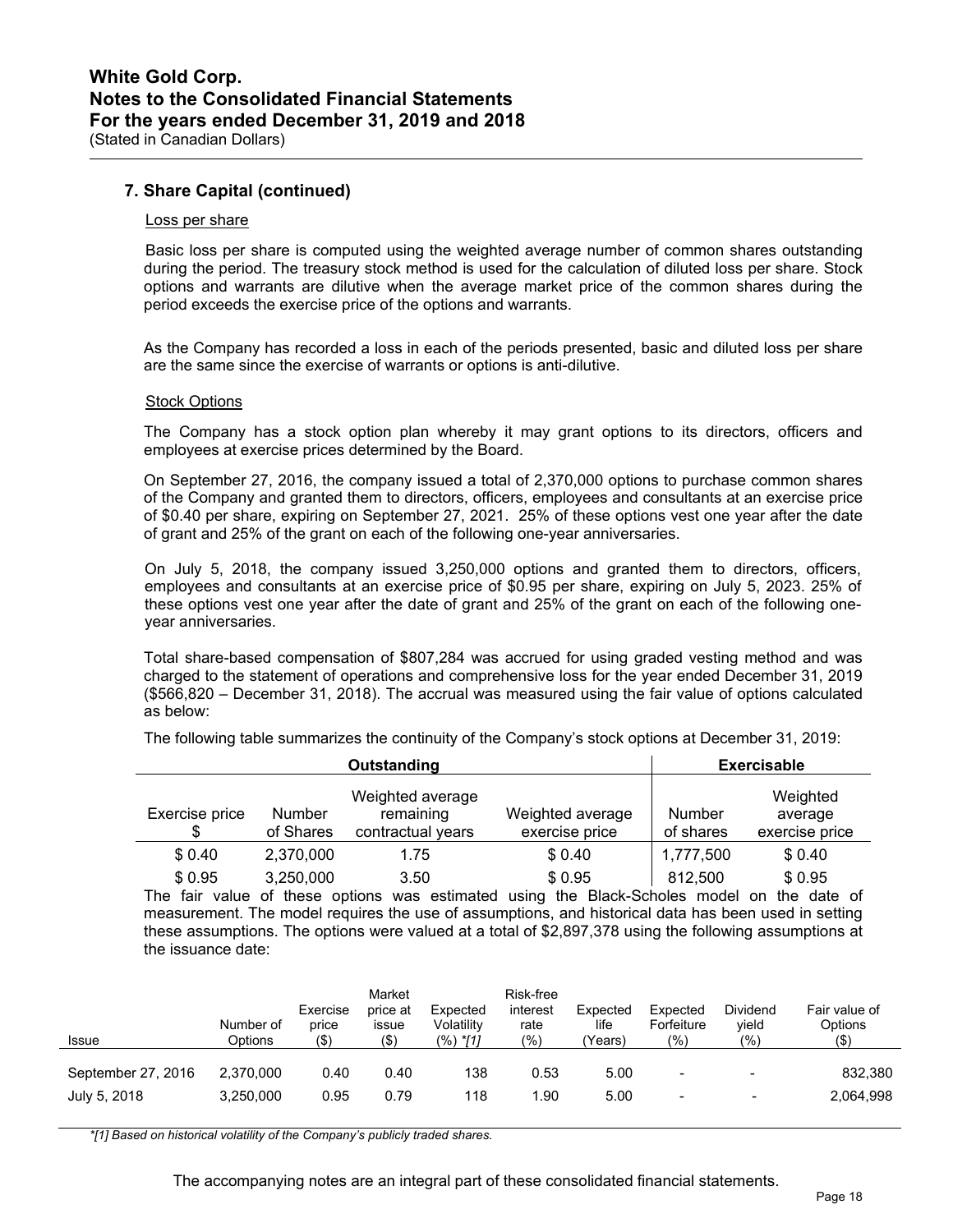## **7. Share Capital (continued)**

Warrants and Agent Warrants

|                                         | Number of<br><b>Warrants</b> | Average<br><b>Exercise price</b> | <b>Fair Value</b> | <b>Expiry Date</b> |
|-----------------------------------------|------------------------------|----------------------------------|-------------------|--------------------|
| Balance at December 31, 2017            | 15,657,427                   | \$0.33                           | \$2,173,921       |                    |
| Agent warrants issued July 5, 2018      | 631,603                      | \$0.95                           | \$282,655         | July 5, 2020       |
| Agent warrants issued November 18, 2018 | 300,000                      | \$2.00                           | \$142,648         | November 18, 2020  |
| Warrants exercised                      | (2,364,375)                  | \$0.51                           | (\$622,886)       |                    |
| <b>Balance at December 31, 2018</b>     | 14,224,655                   | \$0.41                           | \$1,976,338       |                    |
| Warrants issued March 1, 2019           | 375,000                      | \$1.50                           | \$336,722         | Mar 1, 2022        |
| Warrants expired                        | (305, 552)                   | (\$1.70)                         | (\$325,506)       |                    |
| Warrants exercised                      | (13, 176, 981)               | \$0.28                           | (\$1,310,327)     |                    |
| Balance at December 31, 2019            | 1,117,122                    | \$1.42                           | \$677,227         |                    |

The fair value of the warrants and agent warrants were estimated on the date of measurement. The Black Scholes assumptions are as follows at the measurement date:

| Issue                                            | Number of<br>Warrants | Exercise<br>price $(\$)$ | Market<br>price (\$) | Expected<br>Volatility<br>(%) [1] | Risk-free<br>interest<br>rate $(%)$ | Expected<br>life (years) | <b>Dividend</b><br>yield $(\%)$ | Fair value of<br>warrants |
|--------------------------------------------------|-----------------------|--------------------------|----------------------|-----------------------------------|-------------------------------------|--------------------------|---------------------------------|---------------------------|
| <b>Private Placement</b><br>October 27, 2016 [2] | 15,000,000            | 0.27                     | 0.92                 | 138                               | 0.75                                | 3.00                     | $\overline{\phantom{a}}$        | \$1,407,890               |
| <b>Agent Warrants</b><br>December 13, 2016       | 605,000               | 1.20                     | 1.14                 | 138                               | 0.75                                | 2.00                     | $\overline{\phantom{a}}$        | \$<br>458,208             |
| <b>Agent Warrants</b><br>March 21, 2017          | 305,552               | 1.70                     | 1.59                 | 140                               | 0.79                                | 2.00                     | $\overline{\phantom{a}}$        | \$<br>325,056             |
| <b>Agent Warrants</b><br>July 5, 2018            | 631,603               | 0.95                     | 0.79                 | 118                               | 1.90                                | 2.00                     | $\overline{\phantom{a}}$        | \$<br>282,655             |
| <b>Agent Warrants</b><br>November 18, 2018       | 300,000               | 2.00                     | 1.22                 | 96                                | 2.33                                | 2.00                     | $\overline{\phantom{a}}$        | \$<br>142,648             |
| <b>Agent Warrants</b><br>March 1, 2019           | 375.000               | 1.50                     | 1.49                 | 96                                | 1.77                                | 3.00                     |                                 | \$336,722                 |

 *[1] Based on historical Volatility.* 

*[2] As the warrants were issued as part of the unit offering, the fair value was prorated between shares and warrants, using relative fair values.* 

The accompanying notes are an integral part of these consolidated financial statements.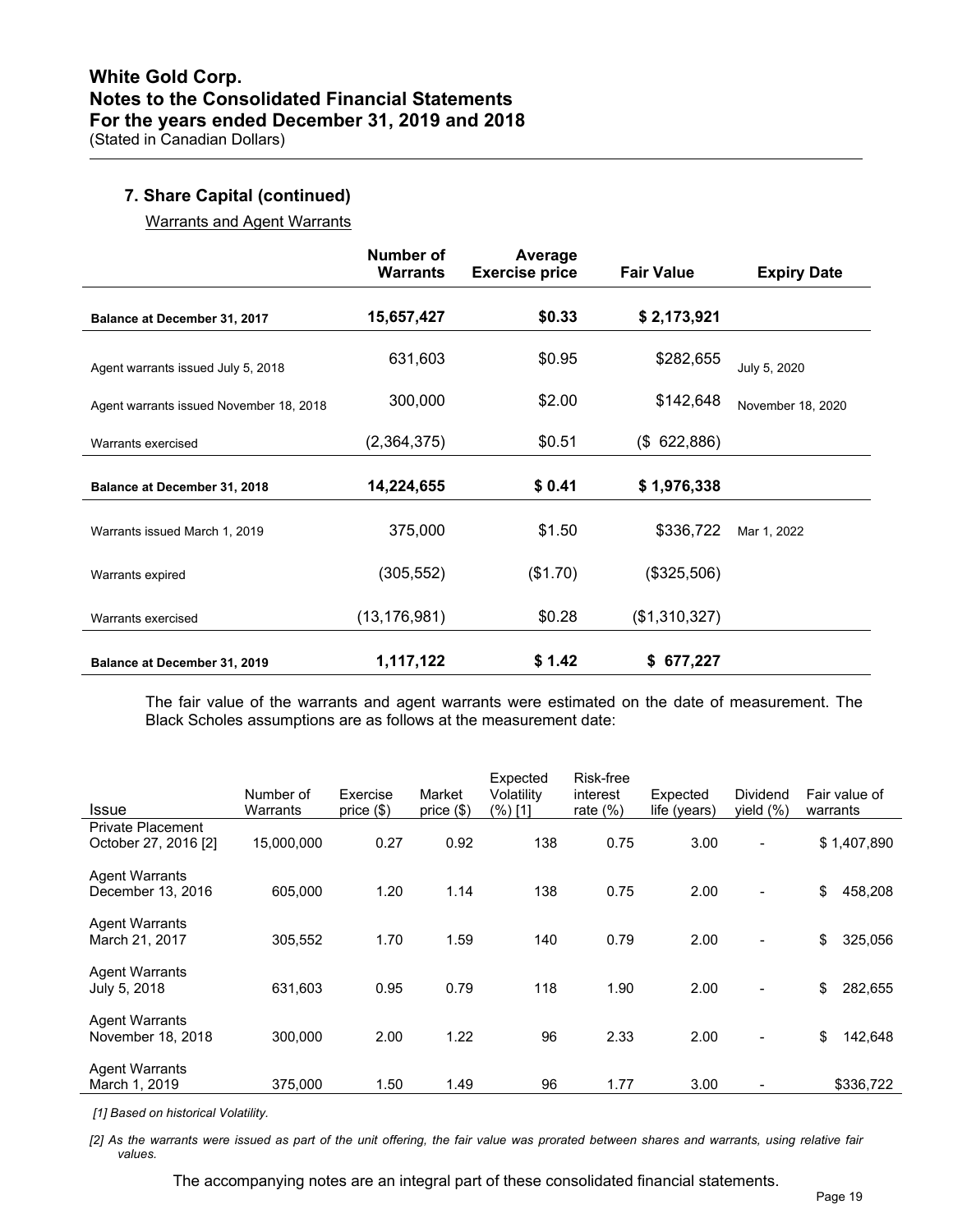## **8. Contingent liability & advance royalty**

Key estimates on the valuation of the Kinross "White Gold Properties" were made using discounted cash flow model of the contingent consideration including a discount rate of 25% for the \$15 million in deferred milestone payments and 25% discount rate for advance royalty payments. In the year ended December 31, 2019 management revised the estimated commencement dates of each milestone, to the dates listed in the below table. The terms of the deferred payments are summarized as follows:

Milestone 1: payable upon announcement of a Preliminary Economic Assessment; Milestone 2: payable upon announcement of a Feasibility Study on the requisite properties; and Milestone 3: payable upon announcement of a positive construction decision.

## **Contingent Liability**

|             | Estimated<br>commencement | Gross                | Fair Value as at<br>December 31, 2019 |           |  |  |
|-------------|---------------------------|----------------------|---------------------------------------|-----------|--|--|
| Milestone 1 | <b>Year 2022</b>          | \$5,000,000          | \$                                    | 3,082,862 |  |  |
| Milestone 2 | <b>Year 2023</b>          | \$5,000,000          | \$                                    | 2.466.289 |  |  |
| Milestone 3 | <b>Year 2024</b>          | \$5,000,000          | S.                                    | 1,971,826 |  |  |
|             |                           | Contingent liability |                                       | 7,520,977 |  |  |

## **Advance Royalty – White Gold Properties**

|                             | <b>Estimated</b><br>remaining<br>payment<br>period | Remaining<br>gross<br>payments | <b>Accretion</b><br><b>Expense</b> | Carrying<br>Value | Current<br><b>Portion</b> | Long-term<br><b>Portion</b> |
|-----------------------------|----------------------------------------------------|--------------------------------|------------------------------------|-------------------|---------------------------|-----------------------------|
| Advance Royalty - \$30,000  | 2020-2024                                          | \$150,000                      | \$21.225                           | \$90.017          | \$26,596                  | \$63,421                    |
| Advance Royalty - \$100,000 | 2020-2024                                          | \$500,000                      | \$72.720                           | \$280.037         | \$82.938                  | \$197.099                   |
| Total                       |                                                    |                                | \$93,945                           | \$370.054         | \$109,534                 | \$260,520                   |

In January 2019, the Company acquired from Comstock Metals. The QV Gold Project. The property is subject to a 2.0% underlying net smelter return royalty (NSR), of which 1.0% may be purchased for \$2,500,000. Annual cash advance payments of \$25,000, deductible against the royalty, are payable until commencement of commercial production, with a 25% discount rate used for estimating the value of future advance royalty payments. The terms of the deferred payments are summarized as follows:

#### **Advance Royalty – QV Property**

|                            | <b>Estimated</b><br>remaining<br>payment<br>period | Remaining<br>gross<br>payments | Accretion<br><b>Expense</b> | Carrying<br>Value | Current<br><b>Portion</b> | Long-term<br><b>Portion</b> |
|----------------------------|----------------------------------------------------|--------------------------------|-----------------------------|-------------------|---------------------------|-----------------------------|
| Advance Royalty - \$25,000 | 2020-2024                                          | \$125,000                      | \$15.575                    | \$76.074          | \$22.478                  | \$53,596                    |

#### **Total Long Term Contingent Liability & Advance Royalty \$7,835,093**

## **9. Segmented information**

The Company conducts all of its operations in Canada in one industry segment being the acquisition, exploration and development of resource properties.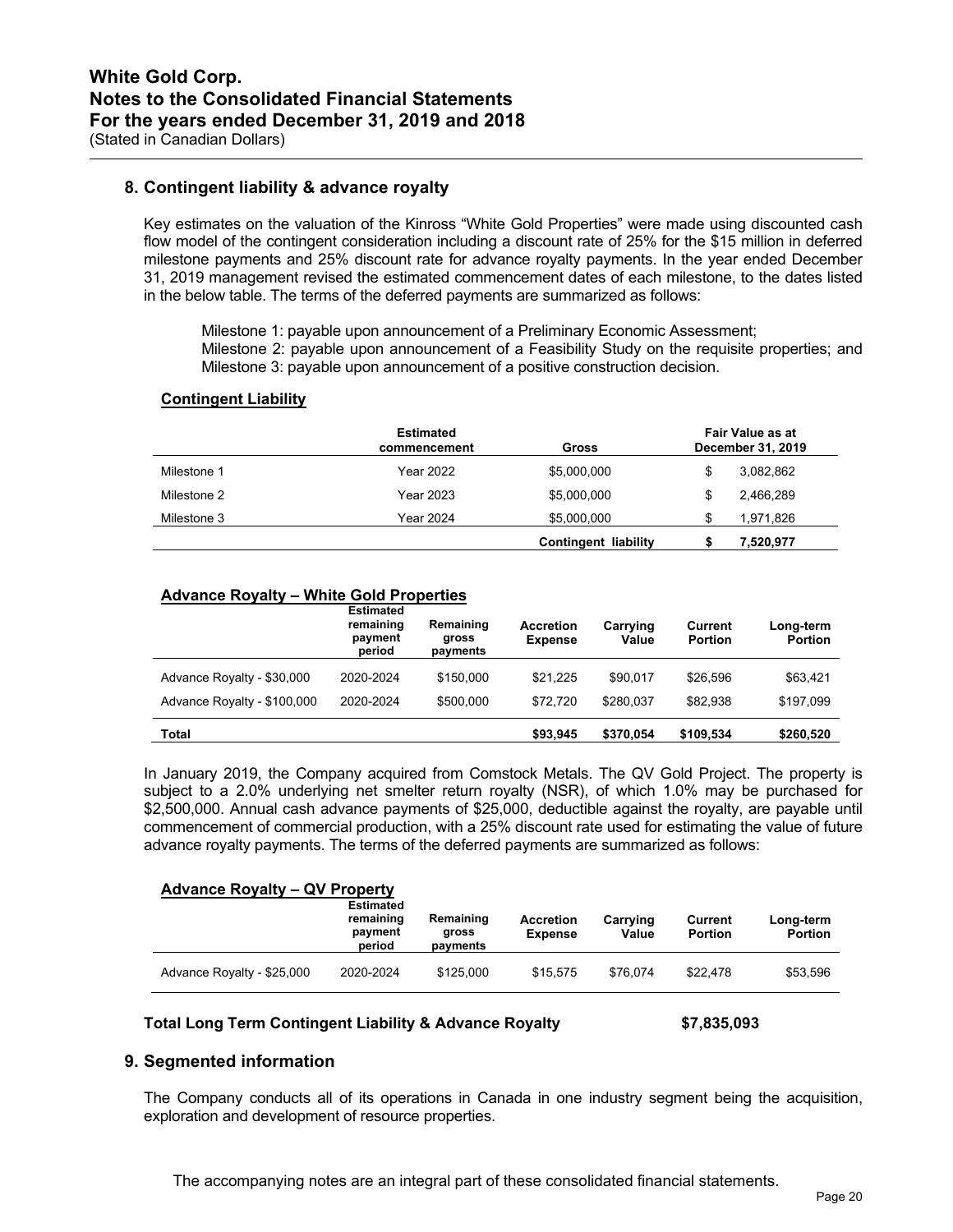## **10. Capital management**

The Company manages its capital structure and adjusts it, based on the funds available to the Company, in order to support the acquisition, exploration and development of mineral properties. The Board of Directors does not establish quantitative return on capital criteria for management, but rather relies on the expertise of the Company's management to sustain future development of the business.

The properties in which the Company currently has an interest are in the exploration stage; as such the Company is dependent on external financing to fund its activities. In order to carry out the planned exploration and pay for administrative costs, the Company will spend its existing working capital and raise additional amounts as needed. The Company will continue to assess new properties and seek to acquire an interest in additional properties if it feels there is sufficient geologic or economic potential and if it has adequate financial resources to do so.

In connection with the July 2018 Flow-through Private Placement, a flow-through share premium liability of \$1,684,275 was initially recognized, with all related exploration expenditures spent by December 31, 2018 reducing the related premium liability to \$nil.

In connection with the November 2018 Flow-through Private Placement, a flow-through share premium liability of \$3,900,000 was initially recognized, with all related exploration expenditures spent by December 31, 2019 reducing the related premium liability to \$nil.

Management reviews its capital management approach on an ongoing basis and believes that this approach, given the relative size of the Company, is reasonable. There were no changes in the Company's approach to capital management during the twelve months ended December 31, 2019.

## **11. Financial instruments**

The Company's financial assets consist of cash and cash equivalents and property bonds in the form of GICs. The Company's financial liabilities consist due to related parties, contingent liability and advance royalty, accounts payable and accrued liabilities. Amounts (HST) receivable are not a financial instrument as they are a statutory and not a contractual right.

Amounts receivable, due to related parties, accounts payable and accrued liabilities are classified as measured at amortized cost.

Cash and cash equivalents, property bonds in the form of GICs, contingent liability and advance royalty are classified as fair value through profit or loss. These instruments are carried at fair value, with the changes in the fair value recognized in the consolidated statement of operations in the period they arise.

The fair values of the Company's cash and cash equivalents, amounts receivable, property bonds held in form of GICs, due to related parties, accounts payables and accrued liabilities approximate their carrying values due to the short-term maturity of these instruments.

### Fair Value Measurement

The Company classified the fair value of the financial instruments according to the following fair value hierarchy based on the amount of observable inputs used to value the instruments:

Level 1 – quoted prices in active markets for identical assets or liabilities.

Level 2 – inputs other than quoted prices included in Level 1 that are observable for the asset or liability, either directly (i.e.: as prices) or indirectly (i.e.: derived from prices).

Level 3 – inputs for the asset or liability that are not based on observable market data.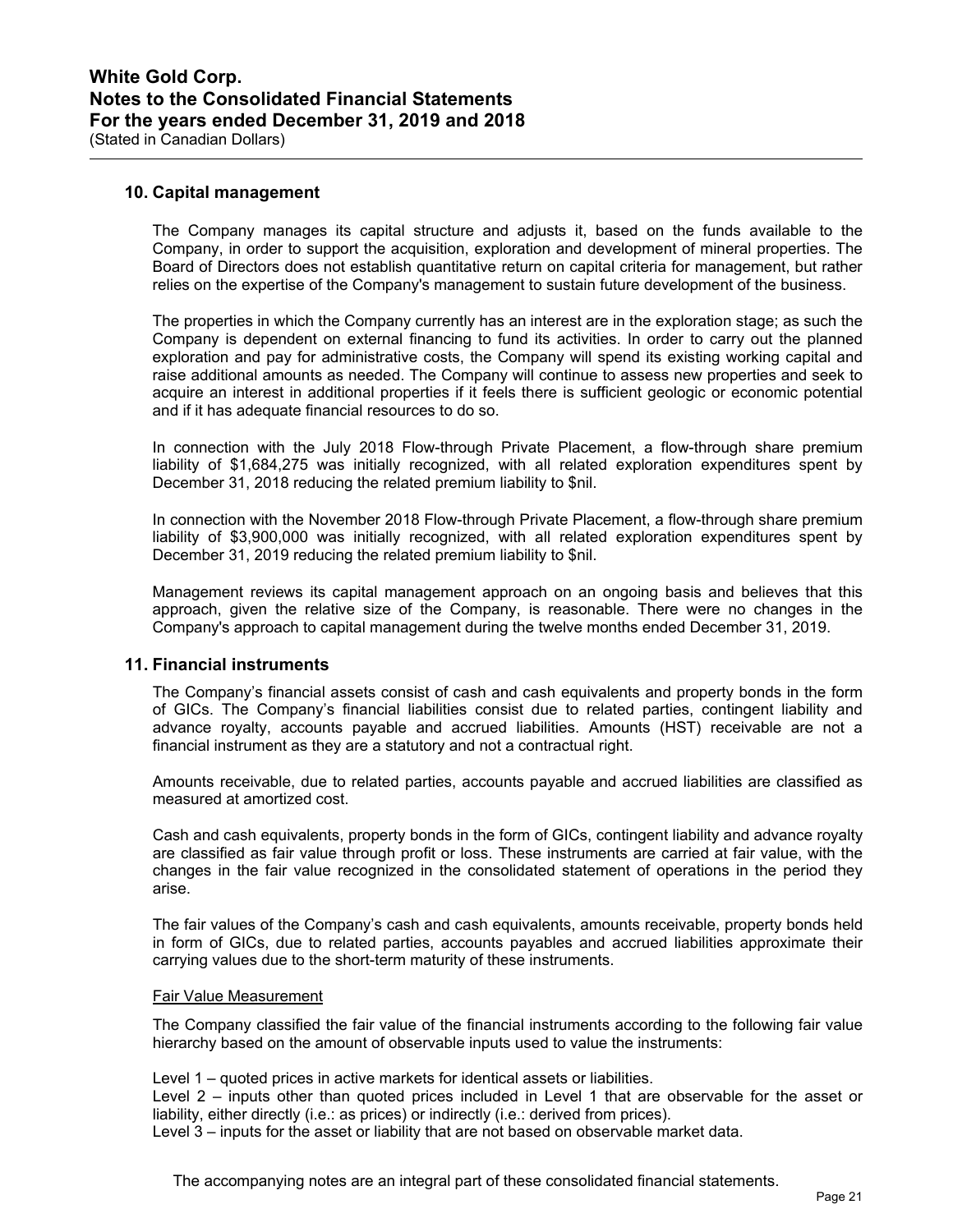## **11. Financial instruments (continued)**

At December 31, 2019 the levels in the fair value hierarchy into which the Company's financial instruments measured and recognized in the balance sheet at fair value are categorized are as follows:

|                         | Level 1     |
|-------------------------|-------------|
| Cash & cash equivalents | \$4.781.601 |
| Property bonds in GICs  | \$5.031     |

### Financial Instrument Risk Exposure

The Company is exposed in varying degrees to a variety of financial instrument related risks. The Board of Directors has overall responsibility for the establishment and oversight of the Company's risk management framework, approving and monitoring the risk management processes.

The Company's financial instruments are exposed to certain financial risks, including credit risk, liquidity risk, interest risk and commodity price risk.

## **(a) Credit risk**

Credit risk is the risk of an unexpected loss if the other party to a financial instrument fails to meet contractual obligations. The Company manages this risk as cash and cash equivalents are held in a major Canadian financial institution. The Company does not have any asset-backed commercial paper in its cash and cash equivalents.

## **(b) Liquidity risk**

Liquidity risk is the risk that the Company will not be able to meet its financial obligations as they fall due. The Company manages liquidity risk through the management of its capital structure. Accounts payable and accrued liabilities are due within the current operating period.

#### **(c) Interest rate risk**

Interest rate risk is the risk that the fair value or future cash flows of a financial instrument will fluctuate because of changes in market interest rates. The risk that the Company will realize a loss a decline in the fair value of the cash and cash equivalents is limited because they are generally held to maturity.

#### **(d) Commodity price risk**

The ability of the Company to develop its mineral properties and the future profitability of the Company are directly related to the market price of its related commodity. The Company has not hedged any of its future related commodity sales. The Company closely monitors the price of its related commodity and its related cost of production to determine the appropriate course of action to be taken by the Company.